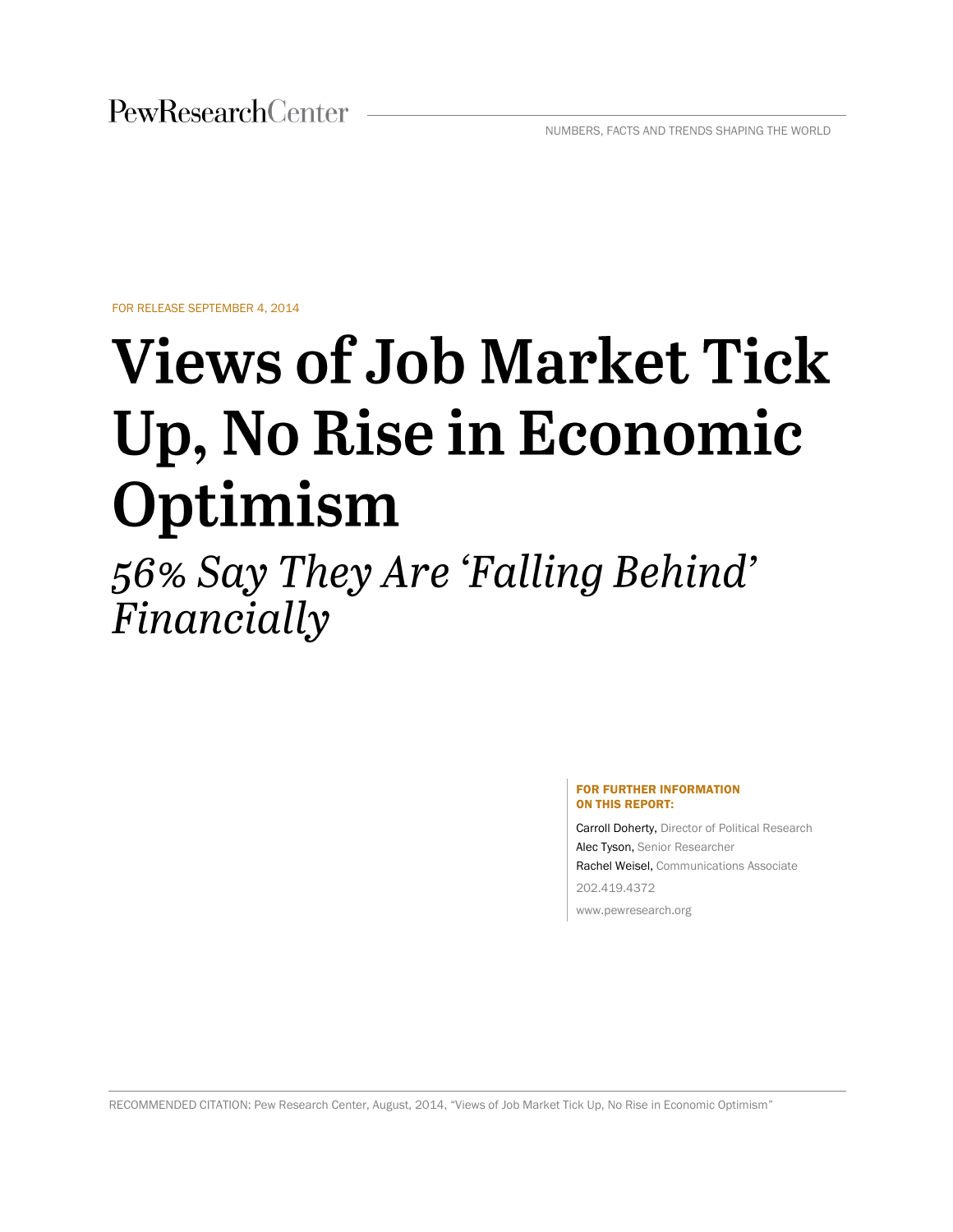## Views of Job Market Tick Up, No Rise in **Economic Optimism**

## 56% Say They Are 'Falling Behind' Financially

In advance of Friday's jobs report, the public's assessment of job availability in their local communities has improved modestly. But that has done nothing to boost overall economic optimism.

For Americans, jobs are only part of the economic picture: 56% say their family's incomes are falling behind the cost of living. That is about as many as said their incomes were falling behind in October 2008 (57%), during the Wall Street financial crisis.

And 45% say they have experienced one or more serious financial hardships – such as a job layoff, an inability to pay for health care or trouble with a collection agency – over the past year. Among those with low family incomes (less than \$30,000 a year), fully 66% have confronted at least one serious financial problem.

The new national survey by the Pew Research Center, conducted August 20-24 among 1,501

## Views of Local Job Opportunities Improve Modestly

*Job opportunities where you live are … (%)*



adults finds that 33% say there are plenty of jobs available where they live, while 58% say that jobs are difficult to find. The share saying jobs are available has ticked up from 29% in July and 27% in April. Nearly two years ago, in December 2012, just 22% said there were plenty of jobs locally.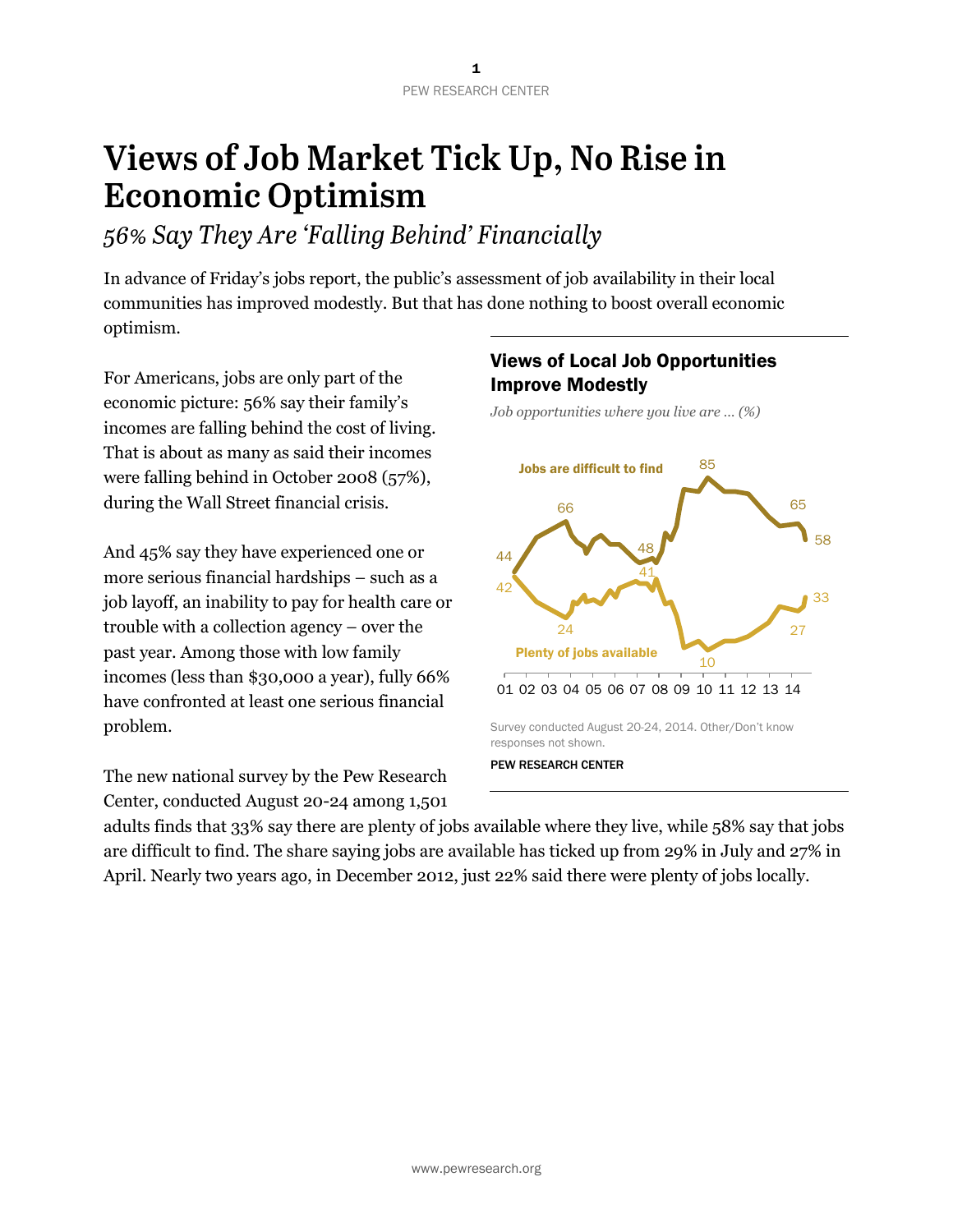But the public's views of the national economy – both current and future – remain bleak. Just 21% rate economic conditions as excellent or good, while 79% say they are only fair or poor. That is up modestly from earlier this year; in January, 16% expressed a positive view of economic conditions.

About one-in-five (22%) expect that economic conditions will be better a year from now than they are today, while the same percentage says things will be worse; 54% expect conditions to be about the same. The share expecting the economy to improve has remained fairly stable for more than a year.

Moreover, there is broad agreement among the public that the economic recovery remains weak. Two-thirds (67%) say "the economy is recovering, but not so strongly." Just 8% say the economy is recovering strongly, while three times as many (24%) say it is not recovering at all. These opinions are virtually unchanged from April.

## Optimism about National Economy Remains Limited

*% saying a year from now, national economic conditions will be …*



| 2008 2009 2010 2011 2012 2013 2014 |  |  |  |
|------------------------------------|--|--|--|
|                                    |  |  |  |

Survey conducted August 20-24, 2014. Don't know responses not shown.

PEW RESEARCH CENTER

## Public Sees Weak Economic Recovery

*The economy is …*



Survey conducted August 20-24, 2014. Figures may not add up to 100% because of rounding.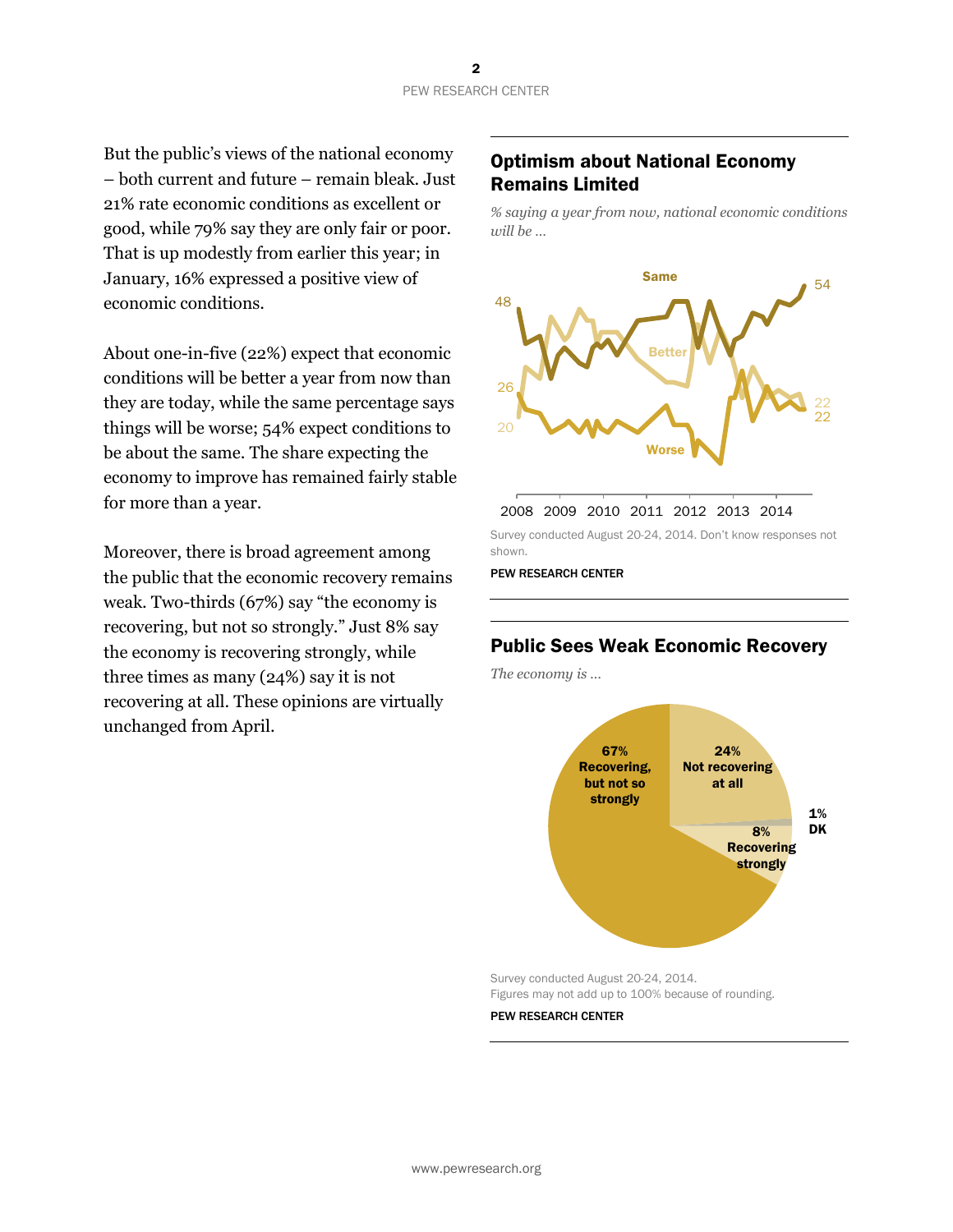## Most Feel Like They're 'Falling Behind'

As is typically the case, people rate their own financial situation more positively than national conditions. Overall, 42% say they are in excellent or good shape financially, compared with 36% who say they are in only fair shape and 21% who say they are in poor shape.

People also continue to express more optimism about their personal finances than about the national economy: 56% expect their financial situation will improve "some" over the next year,

while 10% expect it will improve "a lot." The share saying they expect their finances to show at least some improvement has risen seven points since April and now is at the same point as it was two years ago.

While most think their own financial situation will improve at least some over the next year, there is widespread concern about keeping up with the cost of living. A 56% majority says that their family's income is falling behind the cost of living, while 37% say their income is staying about even; just 5% say their income is rising faster than the cost of living.

There are stark income differences in views of whether incomes are keeping up with living costs: Among those with family incomes of \$75,000 or more, most say they are at least keeping pace with the cost of living; among those with the highest incomes (\$100,000 or more), 15% say their incomes are going up faster than living costs and 48% are staying even.

But majorities of those in the lowest two income categories say they are falling behind: 56% of those with family incomes between \$30,000 and \$75,000 say they are falling behind; just 39% say they are staying even while 4% say

## Only Those with Incomes Over \$75,000 Feel They're At Least 'Staying Even'

*Family income relative to cost of living …*

|                    | Going up<br>faster | <b>Staying</b><br>even | <b>Falling</b><br>behind | DK        |
|--------------------|--------------------|------------------------|--------------------------|-----------|
|                    | %                  | %                      | %                        | %         |
| Total              | 5                  | 37                     | 56                       | $2 = 100$ |
| Men                | $\overline{7}$     | 39                     | 53                       | $1 = 100$ |
| Women              | 4                  | 35                     | 60                       | $2 = 100$ |
| White              | 5                  | 37                     | 56                       | $2 = 100$ |
| Black              | 6                  | 27                     | 67                       | $0 = 100$ |
| Hispanic           | 7                  | 39                     | 52                       | $2 = 100$ |
| 18-29              | 6                  | 48                     | 45                       | $1 = 100$ |
| 30-49              | 6                  | 35                     | 57                       | $2 = 100$ |
| 50-64              | 5                  | 31                     | 63                       | $1 = 100$ |
| 65+                | $\overline{2}$     | 36                     | 59                       | $3 = 100$ |
| College grad+      | 9                  | 48                     | 42                       | $1 = 100$ |
| Some college       | 3                  | 34                     | 62                       | $2 = 100$ |
| HS or less         | 5                  | 32                     | 62                       | $2 = 100$ |
| Family income      |                    |                        |                          |           |
| \$100,000 or more  | 15                 | 48                     | 36                       | $* = 100$ |
| \$75,000-\$99,999  | $\overline{2}$     | 53                     | 44                       | $* = 100$ |
| \$30,000-\$75,000  | 4                  | 39                     | 56                       | $1 = 100$ |
| Less than \$30,000 | 4                  | 25                     | 70                       | $2 = 100$ |
| Republican         | 4                  | 35                     | 59                       | $2 = 100$ |
| Democrat           | 4                  | 41                     | 53                       | $1 = 100$ |
| Independent        | 6                  | 37                     | 55                       | $2 = 100$ |

Survey conducted August 20-24, 2014.

Figures may not add to 100% because of rounding.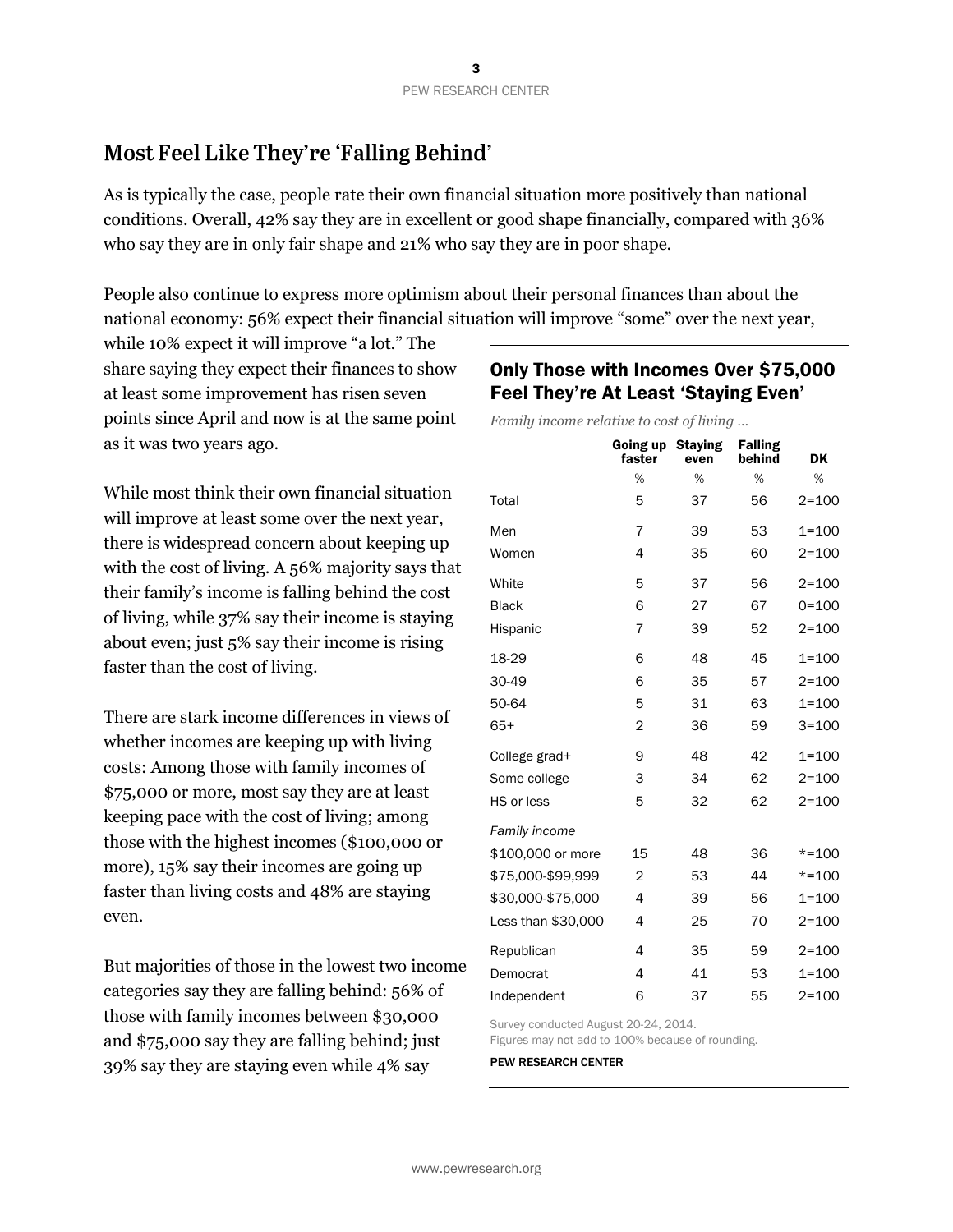their incomes are rising faster than living costs. Among those with incomes below \$30,000, 70% say they are falling behind. (Accordin[g to Census data,](http://www.pewresearch.org/fact-tank/2013/09/18/four-takeaways-from-tuesdays-census-income-and-poverty-release/) in 2012 the median household income was \$51,017, below the pre-recession 2007 level of \$55, 627).

## **Many Face Financial Problems**

Overall, about a quarter (24%) of the public says they have had trouble getting or paying for

medical care in the past year. Nearly as many say they've had trouble paying their rent or mortgage (20%) or had problems with collection or credit agencies (20%).

Somewhat fewer say they have been laid off or lost their job in the past year (14%); another 8% say they have had their hours reduced or been asked to take a cut in pay.

Across these measures of financial stress, there have

## Little Change Post-Recession in Numbers Experiencing Financial Hardships

|                                                   | Jan<br>2008 | Feb<br>2009 | Mar<br>2010 | June<br>2011 | July<br>2012 | Mar<br>2013 | Aug<br>2014 |
|---------------------------------------------------|-------------|-------------|-------------|--------------|--------------|-------------|-------------|
| In past year,                                     | %           | %           | %           | %            | %            | %           | %           |
| Had trouble getting or<br>paying for medical care | 23          | 23          | 26          | 29           | 25           | 28          | 24          |
| Had problems paying<br>rent or mortgage           | 16          | 20          | 24          | 26           | 23           | 23          | 20          |
| Had problems with<br>collection agencies          |             | 20          | 21          |              |              |             | 20          |
| Been laid off or<br>lost your job                 | 14          | 18          | 21          | 16           | 15           | 15          | 14          |
| Had hours reduced or<br>asked to take pay cut     |             | 11          | 15          |              |              |             | 8           |
|                                                   |             |             |             |              |              |             |             |

Survey conducted August 20-24, 2014.

PEW RESEARCH CENTER

generally been only modest declines from levels measured during, or shortly after, the depths of the recession. For example, the 20% having trouble paying their rent or mortgage is down just six points from June 2011, when 26% said this had happened to them in the past year.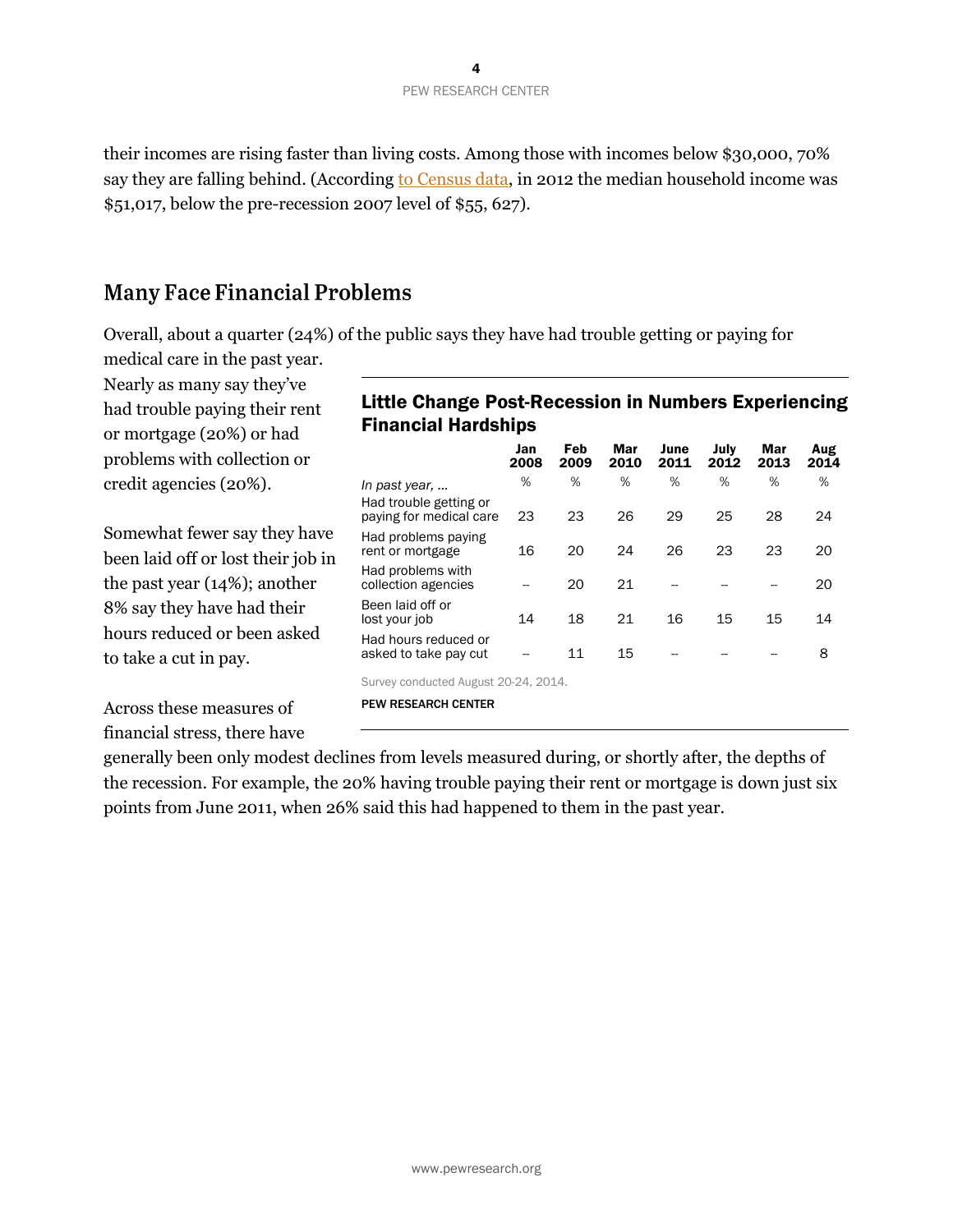While no more than a quarter of the public has experienced *any* of the individual financial problems tested in the survey, fully 45% of Americans report having experienced *at least one* in the past year. Two-thirds (66%) of those with family incomes of less than \$30,000 say that they have experienced at least one financial problem in the past year. This compares with 47% of those with incomes between \$30,000 and \$75,000, and only about 20% of those with higher incomes.

Across racial and ethnic groups, blacks (65%) and Hispanics (62%) are far more likely than whites (38%) to say they have faced a severe financial problem in the past year.

Among those ages 18-29, 54% have experienced at least one of the five financial problems tested in the survey. By comparison, just 28% of those 65 and older have had one of these problems.

## Who Has Experienced Financial Problems?

*% reporting one or more financial problems in the past year …*

|                    | Aug<br>2014 |
|--------------------|-------------|
|                    | %           |
| Total              | 45          |
| Men                | 40          |
| Women              | 49          |
| White              | 38          |
| <b>Black</b>       | 65          |
| Hispanic           | 62          |
| 18-29              | 54          |
| 30-49              | 51          |
| 50-64              | 42          |
| $65+$              | 28          |
| College grad+      | 30          |
| Some college       | 50          |
| HS or less         | 50          |
| Family income      |             |
| \$100,000 or more  | 20          |
| \$75,000-\$99,999  | 22          |
| \$30,000-\$75,000  | 47          |
| Less than \$30,000 | 66          |
| Republican         | 40          |
| Independent        | 43          |
| Democrat           | 49          |

Survey conducted August 20-24, 2014. Whites and blacks include only those who are not Hispanic; Hispanics are of any race. Financial problems include problems paying rent/mortgage, trouble getting/paying for medical care, problems w/ credit agencies, being laid off or having hours/pay cut.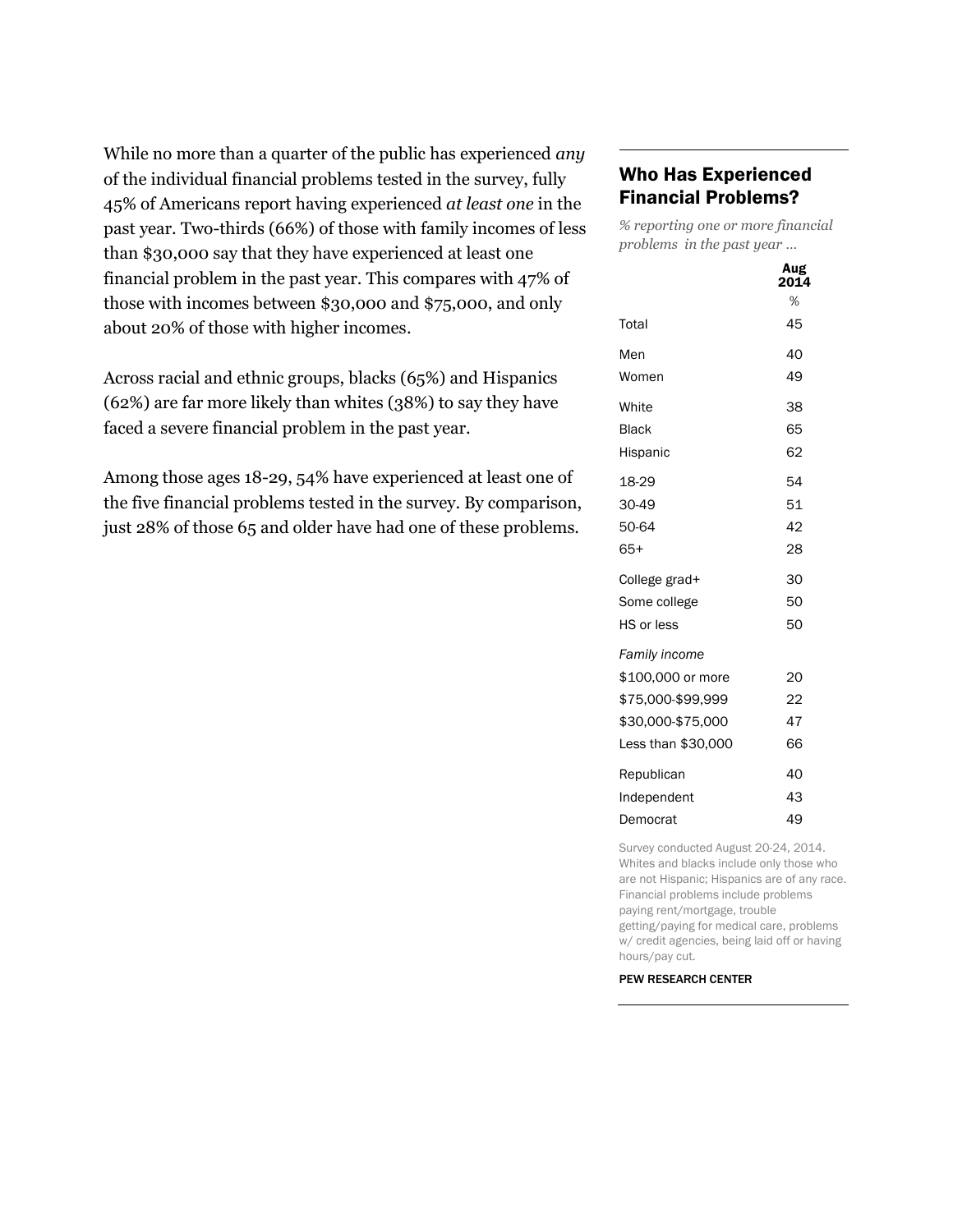## **Views of the Job Situation**

Overall, 33% say there are plenty of jobs available where they live, compared with 58% who say that jobs are difficult to find. The percentage saying that jobs are readily available is up six points since April and has steadily increased since reaching 10% in the spring of 2010.

Half the sample was asked about the availability of jobs generally, and the other half was about the availability of "good jobs." About a quarter (26%) say there are plenty of good jobs available where they live; 71% say good jobs are hard to find in their area.

The percentage saying there are plenty of good jobs in their area has increased 16 points since the question was last asked in October 2009. Impressions of the availability of good jobs remain more negative than in June 2007, before the start of the recession; at that time, 36% said there were plenty of good jobs available in their area.

## Views of Job Availability

*Availability of jobs in your area …*



Survey conducted August 20-24, 2014. Figures may not add up to 100% due to rounding.

PEW RESEARCH CENTER

## Only about Quarter Say 'Good Jobs' Are Available Locally

|                                    | June<br>2007 | July<br>2008 | 0ct<br>2009 | Aug<br>2014 |
|------------------------------------|--------------|--------------|-------------|-------------|
|                                    | %            | %            | %           | %           |
| Plenty of good<br>jobs available   | 36           | 22           | 10          | 26          |
| Good jobs are<br>difficult to find | 55           | 73           | 84          | 71          |
| Other/Don't know                   | <u>9</u>     | <u>6</u>     | <u>6</u>    | <u>4</u>    |
|                                    | 100          | 100          | 100         | 100         |

Survey conducted August 20-24, 2014.

Figures may not add up to 100% due to rounding.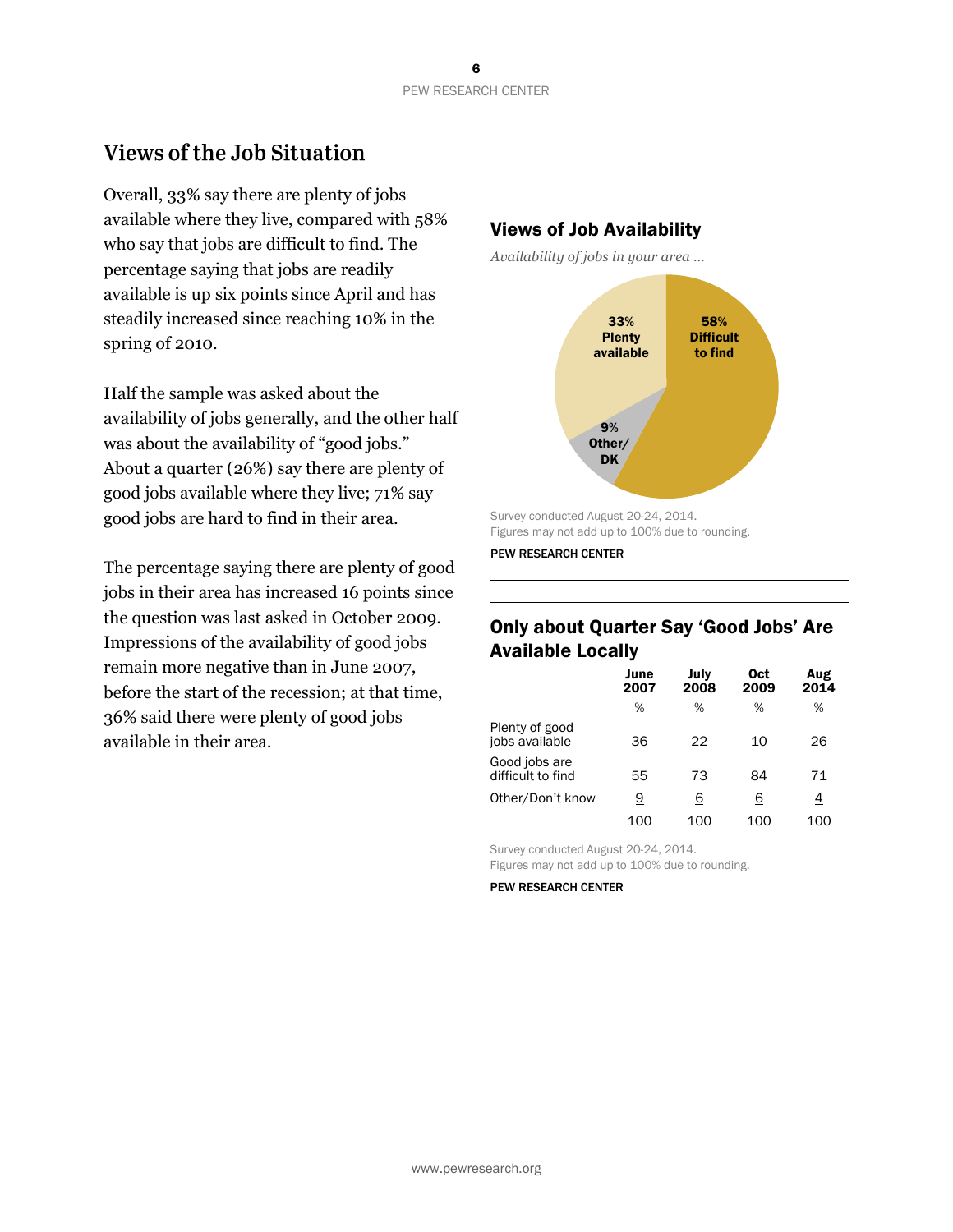About four-in-ten of those younger than 30 (43%) say there are plenty of jobs in their local communities, but just 27% say good jobs are plentiful. Among older age groups, there is less of a disparity in views of the availability of jobs generally and good jobs.

And while comparable shares of college graduates think both jobs in general (37%) – and good jobs (33%) – are available, there is a larger gap in the perceptions of those who have not completed a bachelor's degree. Four-in-ten (40%) of those with some college experience say jobs are in ample supply locally, but only half as many (20%) say good jobs are plentiful.

## Many Young People Say 'Jobs' Are Available; Fewer Say 'Good Jobs'

*% saying jobs/good jobs are available locally …*

|                      | Jobs<br>available | Good<br>jobs<br>available | <b>Diff</b> |
|----------------------|-------------------|---------------------------|-------------|
|                      | %                 | %                         |             |
| Total                | 33                | 26                        | $-7$        |
| Men                  | 39                | 28                        | $-11$       |
| Women                | 27                | 23                        | $-4$        |
| 18-29                | 43                | 27                        | $-16$       |
| 30-49                | 36                | 31                        | $-5$        |
| 50-64                | 29                | 25                        | $-4$        |
| $65+$                | 22                | 17                        | -5          |
| College grad+        | 37                | 33                        | $-4$        |
| Some college         | 40                | 20                        | $-20$       |
| HS or less           | 25                | 25                        | $\Omega$    |
| <b>Family income</b> |                   |                           |             |
| \$100,000 or more    | 50                | 37                        | $-13$       |
| \$50,000-\$99,999    | 43                | 27                        | $-16$       |
| \$30,000-\$49,999    | 37                | 26                        | $-11$       |
| Less than \$30,000   | 22                | 20                        | $-2$        |

Survey conducted August 20-24, 2014.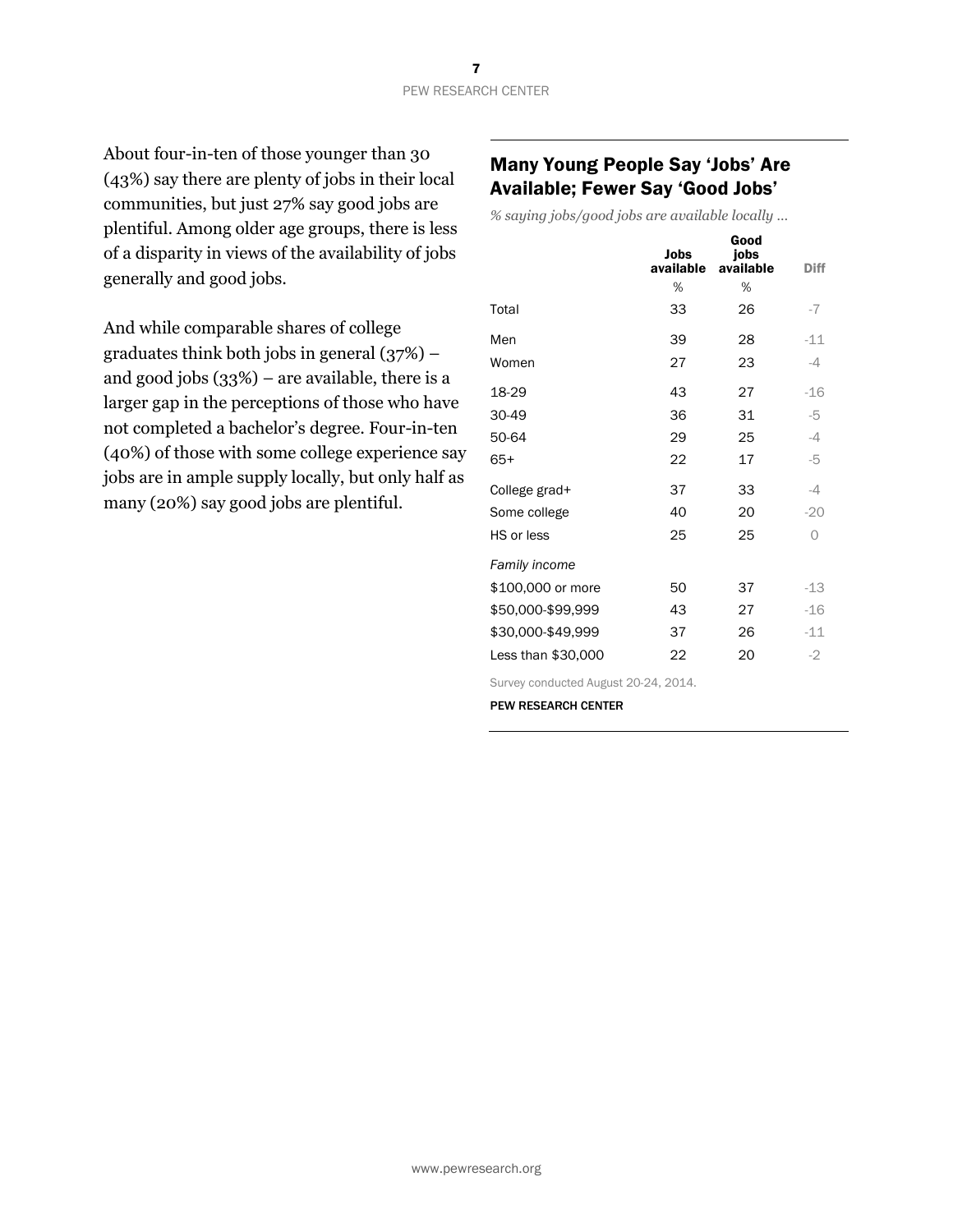## **National Economic Ratings**

Current ratings of the national economy are dim: 48% say the economy is in only fair shape, while 31% say it is in poor shape; just 21% say the economy is in excellent or good shape.

While negative, economic ratings have improved modestly since January. The share rating the economy as poor has declined eight points (from 39%), while the percentage saying the economy is excellent or good is up five points (from 16%).

However, the public is not optimistic about the direction of the national economy over the next year. As many say that economic conditions will be worse in a year (22%) as say they will be better (22%); 54% say the economy will be about the same a year from now.

Republicans and Democrats differ significantly in their economic expectations. More Democrats expect the economy to be better in a year (31%) than worse (11%); 56% say conditions will be the same. Among Republicans, 31% say the economy will be worse in a year compared with 15% who think it will be better; 51% say it will be about the same.

## Economic Ratings Edge Higher, But Remain Gloomy

*% rating national economic conditions today as …* 



Survey conducted August 20-24, 2014. Don't know responses not shown.

PEW RESEARCH CENTER

## Direction of National Economy: Pessimism Matches Optimism

*% saying a year from now, national economic conditions will be …* 



Survey conducted August 20-24, 2014.Don't know responses not shown.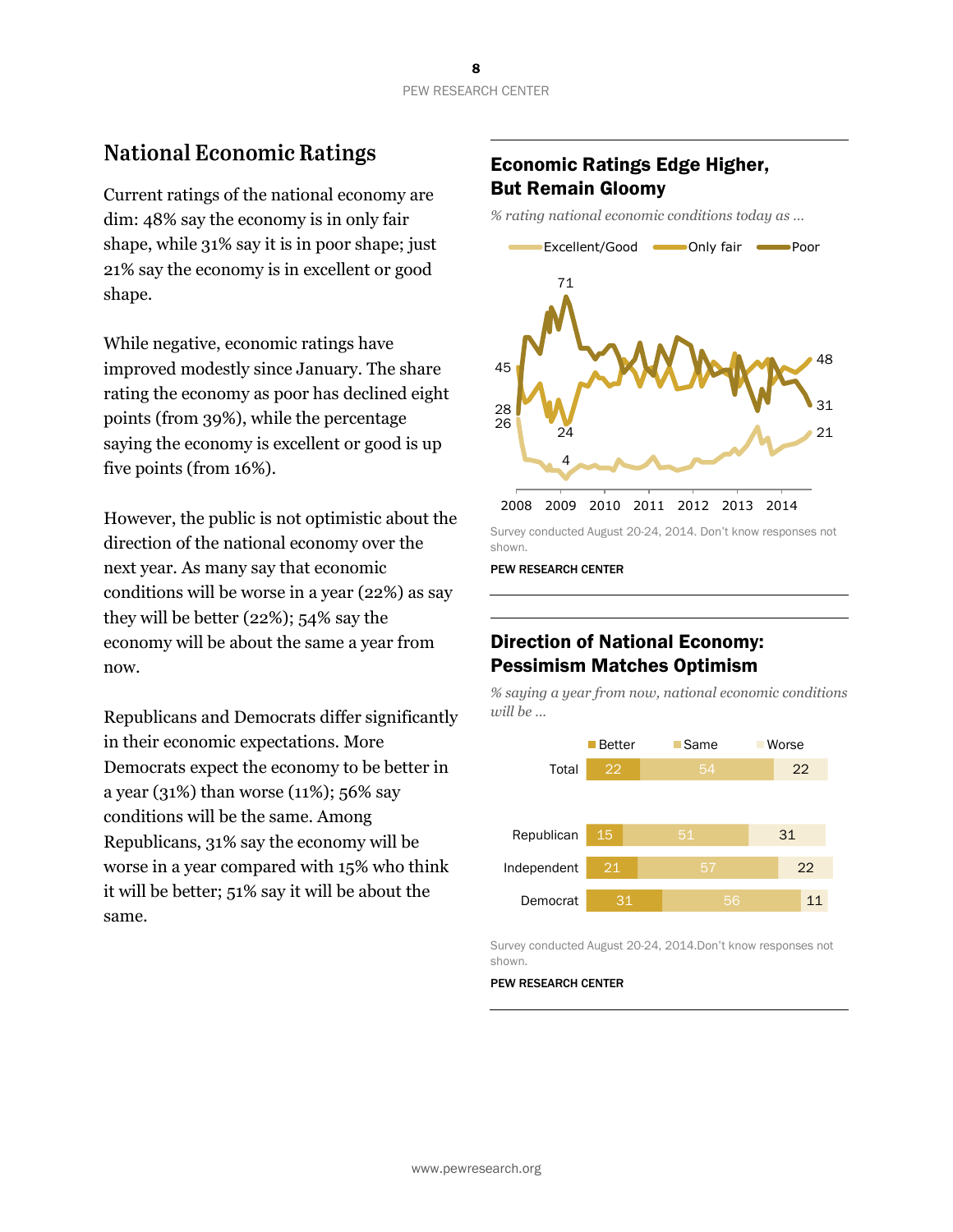## About the Survey

The analysis in this report is based on telephone interviews conducted August 20-24, 2014 among a national sample of 1,501 adults, 18 years of age or older, living in all 50 U.S. states and the District of Columbia (600 respondents were interviewed on a landline telephone, and 901 were interviewed on a cell phone, including 487 who had no landline telephone). The survey was conducted under the direction of Abt SRBI. A combination of landline and cell phone random digit dial samples were used; both samples were provided by Survey Sampling International. Interviews were conducted in English and Spanish. Respondents in the landline sample were selected by randomly asking for the youngest adult male or female who is now at home. Interviews in the cell sample were conducted with the person who answered the phone, if that person was an adult 18 years of age or older. For detailed information about our survey methodology, see http://peoplepress.org/methodology/

The combined landline and cell phone sample are weighted using an iterative technique that matches gender, age, education, race, Hispanic origin and nativity and region to parameters from the 2012 Census Bureau's American Community Survey and population density to parameters from the Decennial Census. The sample also is weighted to match current patterns of telephone status (landline only, cell phone only, or both landline and cell phone), based on extrapolations from the 2013 National Health Interview Survey. The weighting procedure also accounts for the fact that respondents with both landline and cell phones have a greater probability of being included in the combined sample and adjusts for household size among respondents with a landline phone. Sampling errors and statistical tests of significance take into account the effect of weighting.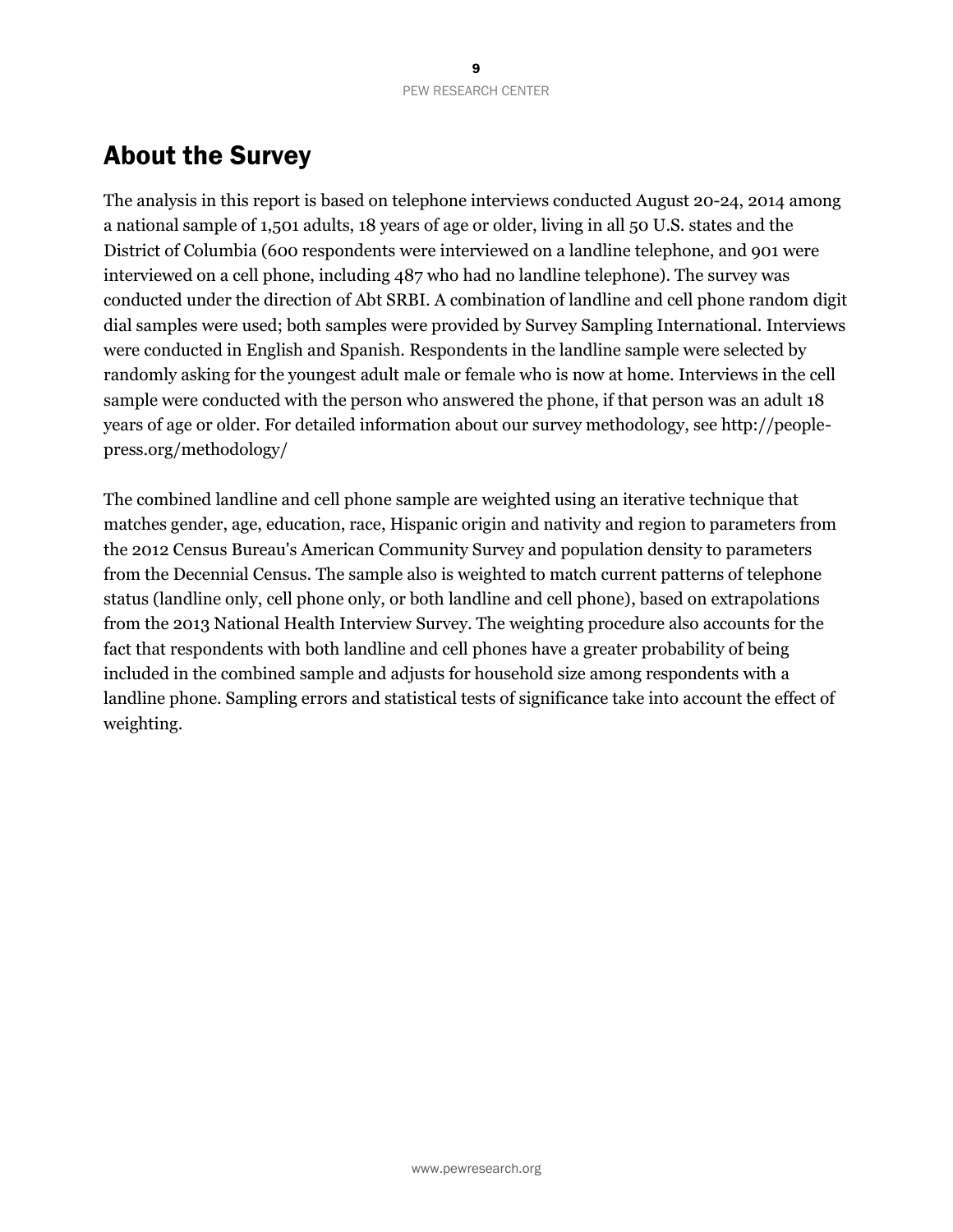| Group                | <b>Unweighted</b><br>sample size | Plus or minus         |
|----------------------|----------------------------------|-----------------------|
| Total sample         | 1.501                            | 2.9 percentage points |
| Republican           | 382                              | 5.8 percentage points |
| Democrat             | 473                              | 5.2 percentage points |
| Independent          | 534                              | 4.9 percentage points |
| Annual family income |                                  |                       |
| $$75.000+$           | 459                              | 5.3 percentage points |
| \$30,000-\$74,999    | 464                              | 5.2 percentage points |
| $<$ \$30,000         | 356                              | 6.0 percentage points |

The following table shows the unweighted sample sizes and the error attributable to sampling that would be expected at the 95% level of confidence for different groups in the survey:

Sample sizes and sampling errors for other subgroups are available upon request.

In addition to sampling error, one should bear in mind that question wording and practical difficulties in conducting surveys can introduce error or bias into the findings of opinion polls.

© Pew Research Center, 2014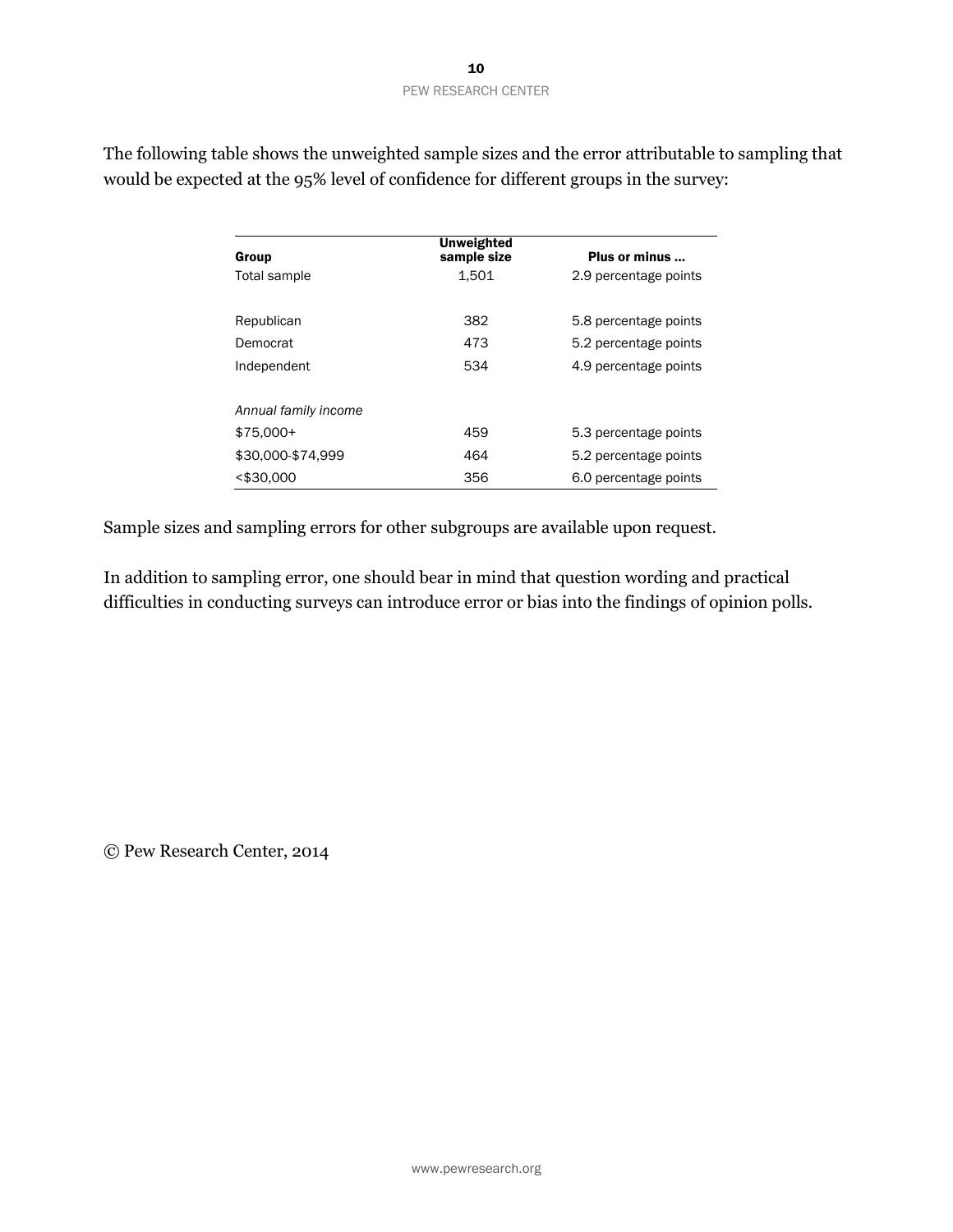#### **PEW RESEARCH CENTER FOR THE PEOPLE & THE PRESS AUGUST 2014 POLITICAL SURVEY FINAL TOPLINE August 20-24, 2014 N=1,501**

#### **QUESTION 1 PREVIOUSLY RELEASED**

#### **RANDOMIZE Q.1 AND Q.2**

#### **ASK ALL:**

Q.2 All in all, are you satisfied or dissatisfied with the way things are going in this country today?

|                              | Satis-      | Dis-             | (VOL.)         |                      | Satis-      | Dis-      | (VOL.)         |
|------------------------------|-------------|------------------|----------------|----------------------|-------------|-----------|----------------|
|                              | <u>fied</u> | satisfied DK/Ref |                |                      | <u>fied</u> | satisfied | DK/Ref         |
| Aug 20-24, 2014              | 24          | 72               | 4              | Aug 20-27, 2009      | 28          | 65        | 7              |
| Jul 8-14, 2014               | 29          | 68               | 4              | Aug 11-17, 2009      | 28          | 65        | 7              |
| Apr 23-27, 2014              | 29          | 65               | 6              | Jul 22-26, 2009      | 28          | 66        | 6              |
| Feb 12-26, 2014              | 28          | 66               | 6              | Jun 10-14, 2009      | 30          | 64        | 5              |
| Jan 15-19, 2014              | 26          | 69               | 5              | Apr 28-May 12, 2009  | 34          | 58        | 8              |
| Oct 30-Nov 6, 2013           | 21          | 75               | 3              | Apr 14-21, 2009      | 23          | 70        | 7              |
| Oct 9-13, 2013               | 14          | 81               | 5              | Jan 7-11, 2009       | 20          | 73        | 7              |
| Jul 17-21, 2013              | 27          | 67               | 6              | December, 2008       | 13          | 83        | 4              |
| May 1-5, 2013                | 30          | 65               | 5              | Early October, 2008  | 11          | 86        | 3              |
| Feb 13-18, 2013 $(U)$        | 31          | 64               | 5              | Mid-September, 2008  | 25          | 69        | 6              |
| Jan 9-13, 2013               | 30          | 66               | 4              | August, 2008         | 21          | 74        | 5              |
| Dec 17-19, 2012              | 25          | 68               | 7              | July, 2008           | 19          | 74        | 7              |
| Dec 5-9, 2012                | 33          | 62               | 5              | June, 2008           | 19          | 76        | 5              |
| Oct 18-21, 2012              | 32          | 61               | 8              | Late May, 2008       | 18          | 76        | 6              |
| Jun 28-Jul 9, 2012           | 31          | 64               | 5              | March, 2008          | 22          | 72        | 6              |
| Jun 7-17, 2012               | 28          | 68               | 5              | Early February, 2008 | 24          | 70        | 6              |
| May 9-Jun 3, 2012            | 29          | 64               | 7              | Late December, 2007  | 27          | 66        | 7              |
| Apr 4-15, 2012               | 24          | 69               | 6              | October, 2007        | 28          | 66        | 6              |
| Feb 8-12, 2012               | 28          | 66               | 6              | February, 2007       | 30          | 61        | 9              |
| Jan 11-16, 2012              | 21          | 75               | 4              | Mid-January, 2007    | 32          | 61        | 7              |
| Sep 22-Oct 4, 2011           | 17          | 78               | 5              | Early January, 2007  | 30          | 63        | 7              |
| Aug 17-21, 2011              | 17          | 79               | 4              | December, 2006       | 28          | 65        | $\overline{7}$ |
| Jul 20-24, 2011              | 17          | 79               | 4              | Mid-November, 2006   | 28          | 64        | 8              |
| Jun 15-19, 2011              | 23          | 73               | 4              | Early October, 2006  | 30          | 63        | 7              |
| May 5-8, 2011                | 30          | 62               | 8              | July, 2006           | 30          | 65        | 5              |
| May 2, 2011                  | 32          | 60               | 8              | May, 2006*           | 29          | 65        | 6              |
| Mar 8-14, 2011               | 22          | 73               | 5              | March, 2006          | 32          | 63        | 5              |
| Feb 2-7, 2011                | 26          | 68               | 5              | January, 2006        | 34          | 61        | 5              |
| Jan 5-9, 2011                | 23          | 71               | 6              | Late November, 2005  | 34          | 59        | 7              |
| Dec 1-5, 2010                | 21          | 72               | 7              | Early October, 2005  | 29          | 65        | 6              |
| Nov 4-7, 2010                | 23          | 69               | 8              | July, 2005           | 35          | 58        | 7              |
| Sep 23-26, 2010              | 30          | 63               | 7              | Late May, 2005*      | 39          | 57        | 4              |
| Aug 25-Sep 6, 2010           | 25          | 71               | 5              | February, 2005       | 38          | 56        | 6              |
| Jun 24-27, 2010              | 27          | 64               | 9              | January, 2005        | 40          | 54        | 6              |
| May 13-16, 2010              | 28          | 64               | 7              | December, 2004       | 39          | 54        | 7              |
| Apr 21-26, 2010              | 29          | 66               | 5              | Mid-October, 2004    | 36          | 58        | 6              |
| Apr 1-5, 2010                | 31          | 63               | 6              | July, 2004           | 38          | 55        | 7              |
| Mar 11-21, 2010              | 25          | 69               | 5              | May, 2004            | 33          | 61        | 6              |
| Mar 10-14, 2010              | 23          | 71               | 7              | Late February, 2004* | 39          | 55        | 6              |
| Feb 3-9, 2010                | 23          | 71               | 6              | Early January, 2004  | 45          | 48        | 7              |
| Jan 6-10, 2010               | 27          | 69               | 4              | December, 2003       | 44          | 47        | 9              |
| Oct 28-Nov 8, 2009           | 25          | 67               | 7              | October, 2003        | 38          | 56        | 6              |
| Sep 30-Oct 4, 2009           | 25          | 67               | 7              | August, 2003         | 40          | 53        | 7              |
| Sep 10-15, 2009 <sup>1</sup> | 30          | 64               | $\overline{7}$ | April 8, 2003        | 50          | 41        | 9              |
|                              |             |                  |                | January, 2003        | 44          | 50        | 6              |

 $1$  In September 10-15, 2009 and other surveys noted with an asterisk, the question was worded "Overall, are you

satisfied or dissatisfied with the way things are going in our country today?"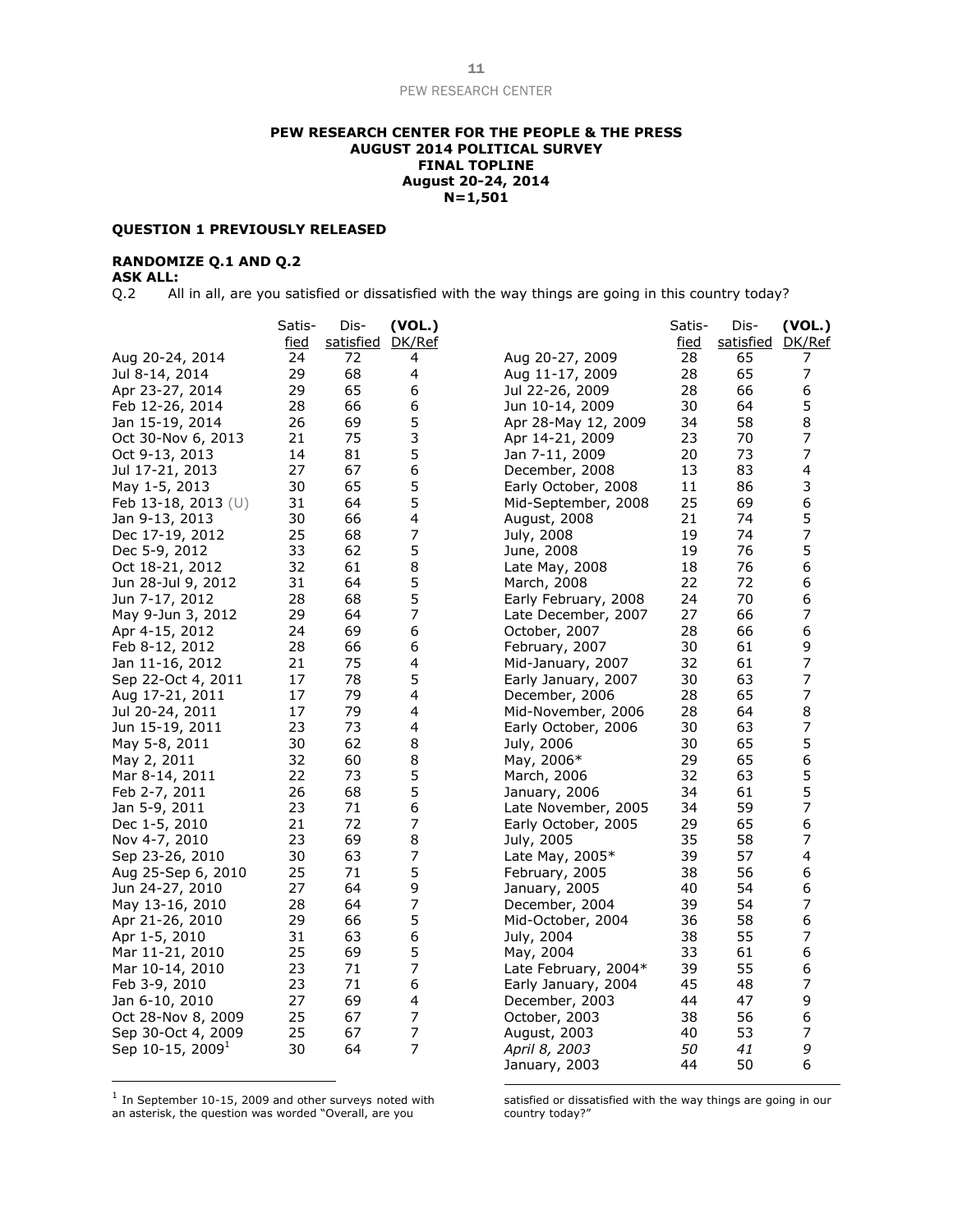#### **Q.2 CONTINUED…**

|                       | Satis-      | Dis-      | (VOL.) |                        | Satis-      | Dis-      | (VOL.)                  |
|-----------------------|-------------|-----------|--------|------------------------|-------------|-----------|-------------------------|
|                       | <u>fied</u> | satisfied | DK/Ref |                        | <u>fied</u> | satisfied | DK/Ref                  |
| November, 2002        | 41          | 48        | 11     | September, 1997        | 45          | 49        | 6                       |
| September, 2002       | 41          | 55        | 4      | August, 1997           | 49          | 46        | 5                       |
| Late August, 2002     | 47          | 44        | 9      | January, 1997          | 38          | 58        | 4                       |
| May, 2002             | 44          | 44        | 12     | July, 1996             | 29          | 67        | 4                       |
| March, 2002           | 50          | 40        | 10     | March, 1996            | 28          | 70        | 2                       |
| Late September, 2001  | 57          | 34        | 9      | October, 1995          | 23          | 73        | $\overline{\mathbf{4}}$ |
| Early September, 2001 | 41          | 53        | 6      | June, 1995             | 25          | 73        | 2                       |
| June, 2001            | 43          | 52        | 5      | April, 1995            | 23          | 74        | 3                       |
| March, 2001           | 47          | 45        | 8      | July, 1994             | 24          | 73        | 3<br>5                  |
| February, 2001        | 46          | 43        | 11     | March, 1994            | 24          | 71        |                         |
| January, 2001         | 55          | 41        | 4      | October, 1993          | 22          | 73        | 5<br>5                  |
| October, 2000 (RVs)   | 54          | 39        |        | September, 1993        | 20          | 75        |                         |
| September, 2000       | 51          | 41        | 8      | May, 1993              | 22          | 71        | 7                       |
| June, 2000            | 47          | 45        | 8      | January, 1993          | 39          | 50        | 11                      |
| April, 2000           | 48          | 43        | 9      | January, 1992          | 28          | 68        | 4                       |
| August, 1999          | 56          | 39        | 5      | November, 1991         | 34          | 61        | 5                       |
| January, 1999         | 53          | 41        | 6      | Gallup: Late Feb, 1991 | 66          | 31        | 3<br>5                  |
| November, 1998        | 46          | 44        | 10     | August, 1990           | 47          | 48        |                         |
| Early September, 1998 | 54          | 42        | 4      | May, 1990              | 41          | 54        | 5                       |
| Late August, 1998     | 55          | 41        | 4      | January, 1989          | 45          | 50        | 5                       |
| Early August, 1998    | 50          | 44        | 6      | September, 1988 (RVs)  | 50          | 45        | 5                       |
| February, 1998        | 59          | 37        | 4      |                        |             |           |                         |
| January, 1998         | 46          | 50        | 4      |                        |             |           |                         |

#### **ASK ALL:**

On a different subject…

Q.3 Thinking about the future of our country, please tell me whether you feel generally optimistic or generally pessimistic about each of the following. First **[READ AND RANDOMIZE]** How about **[NEXT ITEM]**? **[IF NECESSARY**: "Do you feel generally optimistic or generally pessimistic about this?**]**

|    |                                                               | Optimistic | Pessimistic | (VOL.)<br>Uncertain     | (VOL.)<br>DK/Ref                           |
|----|---------------------------------------------------------------|------------|-------------|-------------------------|--------------------------------------------|
| a. | The moral and ethical standards in our country                |            |             |                         |                                            |
|    | August 20-24, 2014                                            | 41         | 55          | 4                       |                                            |
|    | September 29-October 2, 2011                                  | 42         | 51          | $\overline{4}$          | $\frac{1}{3}$                              |
|    | Pew Social Trends October 1-21, 2010                          | 41         | 51          | 3                       | 4                                          |
| b. | The soundness of our economic system over the<br>long run     |            |             |                         |                                            |
|    | August 20-24, 2014                                            | 44         | 51          | 2                       |                                            |
|    | September 29-October 2, 2011                                  | 44         | 50          | $\overline{\mathbf{4}}$ | $\begin{array}{c} 2 \\ 2 \\ 3 \end{array}$ |
|    | Pew Social Trends October 1-21, 2010                          | 46         | 49          | 3                       |                                            |
| C. | Our ability to get along with other countries<br>in the world |            |             |                         |                                            |
|    | August 20-24, 2014                                            | 48         | 47          | 3                       | 2                                          |
|    | September 29-October 2, 2011                                  | 61         | 33          | 5                       | $\mathbf{1}$                               |
|    | Pew Social Trends October 1-21, 2010                          | 56         | 36          | 4                       | 4                                          |
| d. | Our system of education                                       |            |             |                         |                                            |
|    | August 20-24, 2014                                            | 47         | 50          | 3                       | 1                                          |
|    | September 29-October 2, 2011                                  | 47         | 49          | $\frac{3}{3}$           |                                            |
|    | Pew Social Trends October 1-21, 2010                          | 50         | 43          |                         | $\frac{1}{3}$                              |
| e. | Our system of government and how well it works                |            |             |                         |                                            |
|    | August 20-24, 2014                                            | 40         | 54          | 4                       | 1                                          |
|    | September 29-October 2, 2011                                  | 41         | 53          | 4                       |                                            |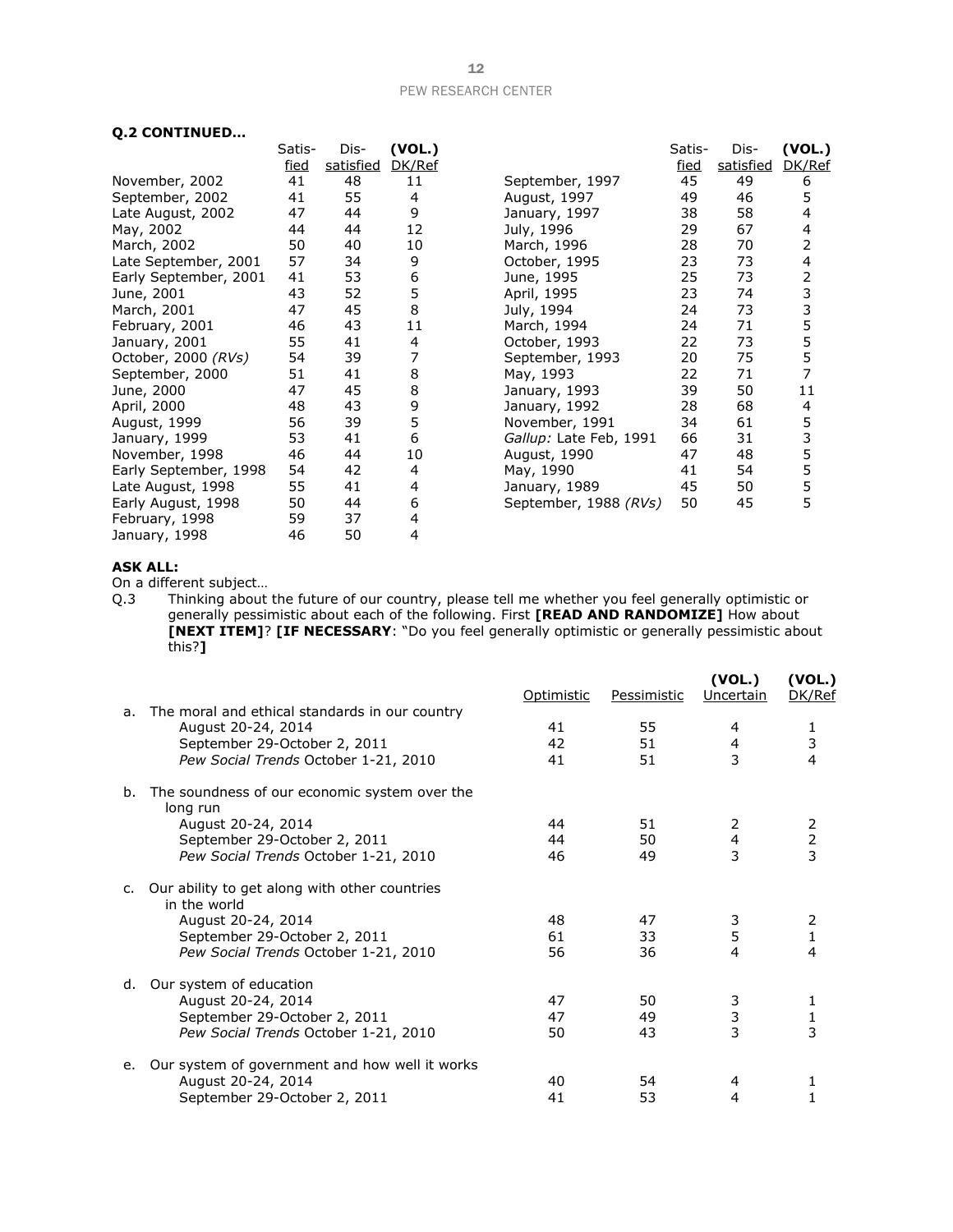#### **Q.3 CONTINUED…**

|    |                                                                  | Optimistic | Pessimistic | (VOL.)<br>Uncertain | (VOL.)<br>DK/Ref |
|----|------------------------------------------------------------------|------------|-------------|---------------------|------------------|
| t. | The way our leaders are chosen under<br>our political system     |            |             |                     |                  |
|    | August 20-24, 2014<br>September 29-October 2, 2011               | 46<br>51   | 49<br>42    |                     |                  |
| а. | Racial and ethnic relations in our country<br>August 20-24, 2014 | 53         | 43          |                     |                  |

#### **NO QUESTIONS 4-12**

#### **ASK ALL:**

Thinking about some issues…

Q.13 Do you approve or disapprove of the way Barack Obama is handling **[INSERT ITEM, RANDOMIZE]** How about **[NEXT ITEM]**? **[REPEAT INTRODUCTION AS NECESSARY]**

|                       | <u>Approve</u> | <u>Disapprove</u> | (VOL.)<br>DK/Ref |
|-----------------------|----------------|-------------------|------------------|
| a. The economy        |                |                   |                  |
| Aug 20-24, 2014 $(U)$ | 39             | 55                | 6                |
| Jul 8-14, 2014        | 40             | 56                | 4                |
| Dec 3-8, 2013 (U)     | 42             | 53                | 5                |
| Oct 30-Nov 6, 2013    | 31             | 65                | 3                |
| Sep 4-8, 2013 $(U)$   | 43             | 52                | 5                |
| Jun 12-16, 2013       | 44             | 50                | 5                |
| Feb 13-18, 2013 $(U)$ | 40             | 56                | $\overline{4}$   |
| Mar 7-11, 2012        | 43             | 53                | 4                |
| Jan 11-16, 2012       | 38             | 59                | 4                |
| Nov 9-14, 2011        | 35             | 58                | 6                |
| Aug 17-21, 2011       | 34             | 60                | 6                |
| May 2, 2011           | 40             | 55                | 4                |
| Mar 30-Apr 3, 2011    | 39             | 56                | 6                |
| Jan 6-9, 2011         | 42             | 51                | 7                |
| Jun 16-20, 2010       | 43             | 51                | 5                |
| May 6-9, 2010         | 41             | 51                | 8                |
| Apr 21-26, 2010       | 38             | 54                | 8                |
| Mar 10-14, 2010       | 41             | 52                | $\overline{7}$   |
| Jan 6-10, 2010        | 42             | 51                | 7                |
| Oct 28-Nov 8, 2009    | 42             | 52                | 5                |
| Jul 22-26, 2009       | 38             | 53                | 9                |
| Jun 10-14, 2009       | 52             | 40                | 8                |
| Apr 14-21, 2009       | 60             | 33                | 7                |
| Feb 4-8, 2009         | 56             | 24                | 20               |

#### **QUESTIONS 13b-f, 14, THOUGHT, 21-22, 24-25 PREVIOUSLY RELEASED NO QUESTIONS 15-20, 23, 26-29**

#### **RANDOMIZE Q.30/Q.31 BLOCK WITH Q.32/Q.33 BLOCK ASK ALL:**

Thinking about the nation's economy…

Q.30 How would you rate economic conditions in this country today… as excellent, good, only fair, or poor?

|                       |           |      | Only |      | (VOL.) |
|-----------------------|-----------|------|------|------|--------|
|                       | Excellent | Good | fair | Poor | DK/Ref |
| Aug 20-24, 2014       |           | 19   | 48   | 31   |        |
| Jul 8-14, 2014        |           |      | 46   | 35   | ∗      |
| Apr 23-27, 2014 $(U)$ |           | 15   | 43   | 40   |        |
| Jan 15-19, 2014 $(U)$ |           | 15   | 45   | 39   |        |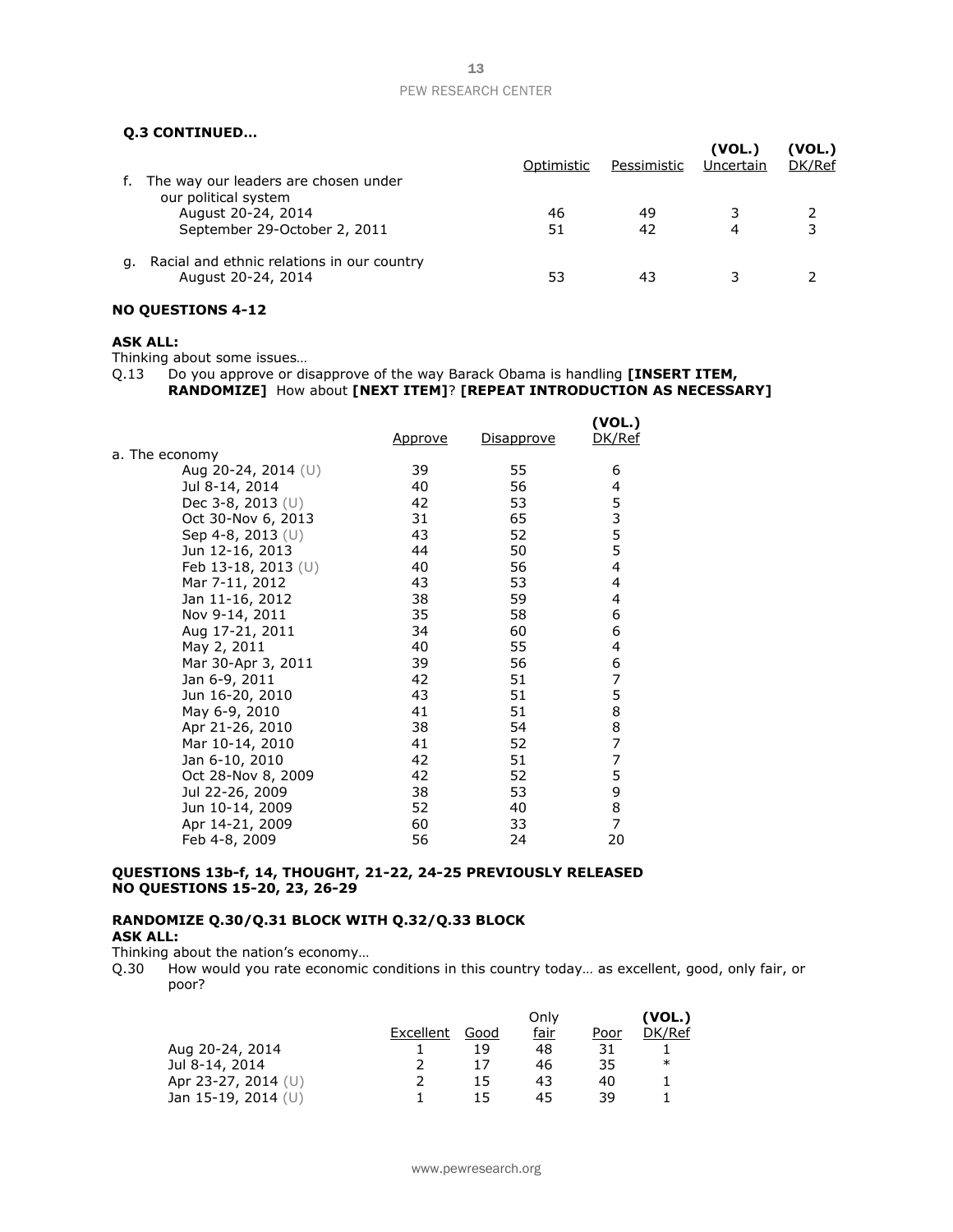#### **Q.30 CONTINUED…**

|                            |              |             | Only        |      | (VOL.)         |
|----------------------------|--------------|-------------|-------------|------|----------------|
|                            | Excellent    | <u>Good</u> | <u>fair</u> | Poor | DK/Ref         |
| Dec 3-8, 2013 $(U)$        | 1            | 14          | 48          | 36   | 1              |
| Oct 9-13, 2013             | 1            | 12          | 39          | 48   | $\ast$         |
| Sep 4-8, 2013              | 2            | 17          | 48          | 32   | $\ast$         |
| Jul 17-21, 2013            | 2            | 15          | 45          | 37   | 1              |
| Jun 12-16, 2013            | 2            | 21          | 47          | 29   | $\ast$         |
|                            | 1            | 15          |             |      |                |
| Mar 13-17, 2013            | 2            |             | 43          | 40   | 1              |
| Jan 9-13, 2013             |              | 11          | 38          | 49   | 1              |
| Dec 5-9, 2012              | $\mathbf{1}$ | 14          | 50          | 35   | 1              |
| Oct 24-28, 2012            | $\mathbf{1}$ | 12          | 42          | 44   | 1              |
| Sep 12-16, 2012            | $\mathbf{1}$ | 12          | 43          | 44   | 1              |
| Jun 7-17, 2012             | $\mathbf{1}$ | 9           | 47          | 42   | 1              |
| Mar 7-11, 2012             | $\mathbf{1}$ | 9           | 38          | 51   | 1              |
| Feb 8-12, 2012             | $\mathbf{1}$ | 10          | 46          | 43   | 1              |
| Jan 11-16, 2012            | 2            | 9           | 42          | 47   | 1              |
| Dec 7-11, 2011             | $\ast$       | 8           | 38          | 53   | 1              |
| Aug 17-21, 2011            | 1            | 6           | 37          | 56   | 1              |
| Jun 15-19, 2011            | $\ast$       | 8           | 45          | 46   | 1              |
| Mar 30-Apr 3, 2011         | 1            | 7           | 38          | 53   | 1              |
| Feb 2-7, 2011              | $\mathbf{1}$ | 11          | 45          | 42   | 1              |
| Dec 1-5, 2010              | $\mathbf{1}$ | 8           | 44          | 45   | 1              |
| Oct 13-18, 2010            | $\mathbf{1}$ | 7           | 38          | 54   | 1              |
| Aug 25-Sep 6, 2010         | $\mathbf{1}$ | 7           | 43          | 48   | 1              |
| Jun 3-6, 2010              | $\mathbf{1}$ | 8           | 48          | 43   | 1              |
| Apr 21-26, 2010            | $\ast$       | 11          | 39          | 49   | 1              |
| Mar 10-14, 2010            | 1            | 6           | 39          | 53   | 1              |
| Feb 3-9, 2010              | $\mathbf{1}$ | 7           | 38          | 53   | 1              |
| Dec 9-13, 2009             | 1            | 7           | 41          | 50   | 1              |
| Oct 28-Nov 8, 2009         | $\ast$       | 8           | 41          | 50   | 1              |
| Sep 30-Oct 4, 2009         | 1            | 8           | 43          | 48   | 1              |
| Aug 11-17, 2009            | $\ast$       | 8           | 38          | 52   | 2              |
| Jun 10-14, 2009            | 1            | 8           | 39          | 52   | 1              |
| Mar 9-12, 2009             | $\ast$       | 6           | 25          | 68   | 1              |
| Feb 4-8, 2009              | $\ast$       | 4           | 24          | 71   | 1              |
| December, 2008             | $\ast$       | 7           | 33          | 59   | 1              |
| November, 2008             | 1            | 6           | 28          | 64   | 1              |
| Late October, 2008         | $\ast$       | 7           | 25          | 67   | 1              |
| Early October, 2008        | 1            | 8           | 32          | 58   | 1              |
| Late September, 2008       | $\ast$       | 7           | 27          | 65   | 1              |
| July, 2008                 | 1            | 9           | 39          | 50   | 1              |
| April, 2008                | $\mathbf{1}$ | 10          | 33          | 56   | $\ast$         |
| March, 2008                | $\mathbf{1}$ | 10          | 32          | 56   | 1              |
| Early February, 2008       | $\mathbf{1}$ | 16          | 36          | 45   | 2              |
| January, 2008              | 3            | 23          | 45          | 28   | 1              |
| November, 2007             | 3            | 20          | 44          | 32   | 1              |
| September, 2007            | 3            | 23          | 43          | 29   | 2              |
| June, 2007                 | 6            | 27          | 40          | 25   | 2              |
| February, 2007             | 5            | 26          | 45          | 23   | $\mathbf{1}$   |
| December, 2006             | 6            | 32          | 41          | 19   | 2              |
| Early November, 2006 (RVs) | 9            | 35          | 37          | 17   | 2              |
| Late October, 2006         | 6            | 27          | 40          | 25   | 2              |
| September, 2006            | 5            | 32          | 41          | 20   | $\overline{2}$ |
| March, 2006                | 4            | 29          | 44          | 22   | $\mathbf{1}$   |
| January, 2006              | 4            | 30          | 45          | 19   | 2              |
| Early October, 2005        | 2            | 23          | 45          | 29   | 1              |
| Mid-September, 2005        | 3            | 28          | 44          | 24   | $\mathbf{1}$   |
| Mid-May, 2005              | 3            | 29          | 47          | 20   | 1              |
| January, 2005              | 3            | 36          | 45          | 15   | 1              |
| December, 2004             | 3            | 33          | 43          | 20   | $\mathbf{1}$   |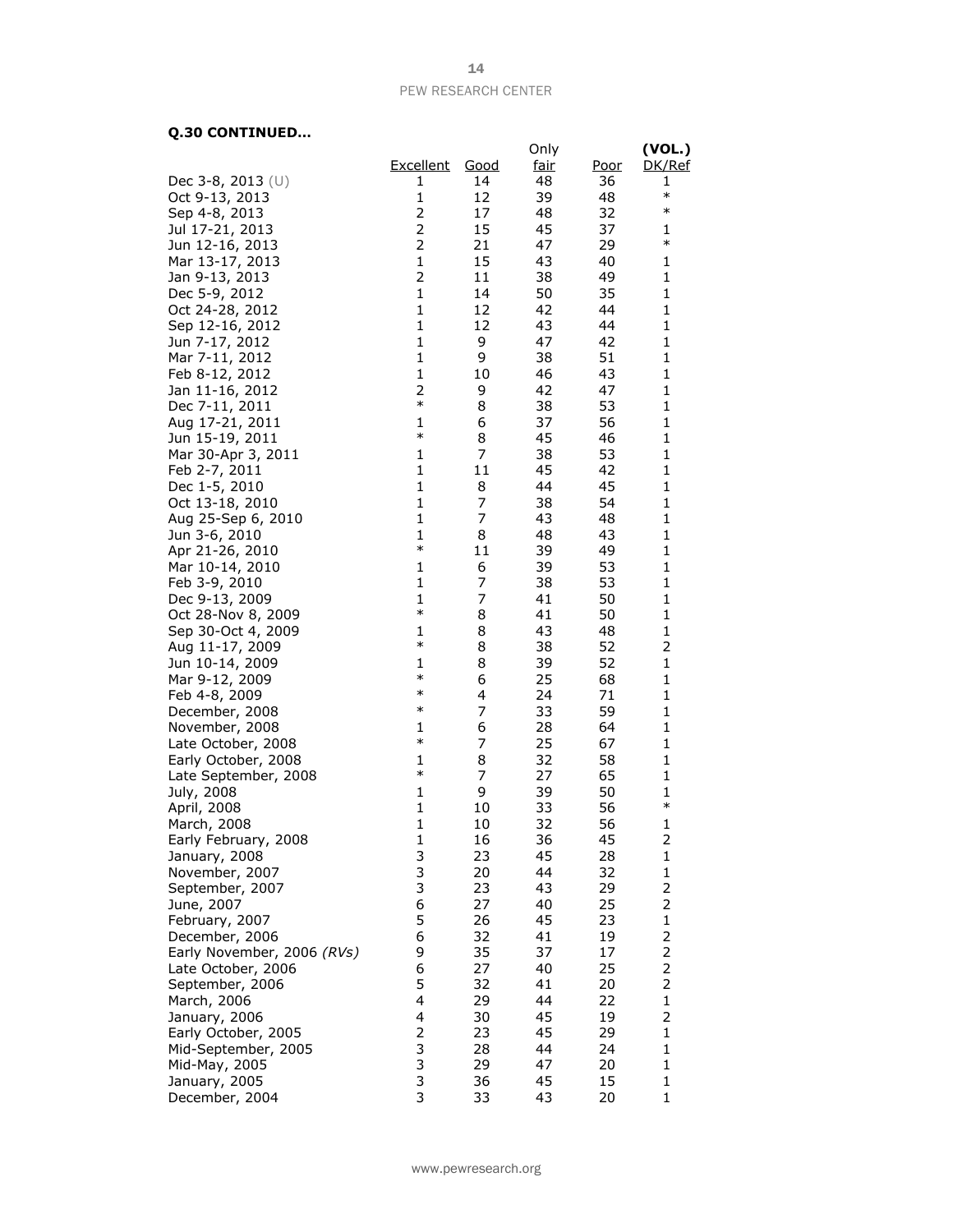#### **Q.30 CONTINUED…**

|           |      | Only |      | (VOL.) |
|-----------|------|------|------|--------|
| Excellent | Good | fair | Poor | DK/Ref |
| ל         |      | 37   | 26   |        |
| 4         | 34   | 40   | 20   |        |
| 3         | 30   | 45   | 21   |        |
| 4         | 34   | 38   | 22   |        |
|           | 29   | 42   | 26   |        |
|           |      |      |      |        |

#### **RANDOMIZE Q.30/Q.31 BLOCK WITH Q.32/Q.33 BLOCK ASK ALL:**

Q.31 A year from now, do you expect that economic conditions in the country as a whole will be better than they are at present, or worse, or just about the same as now?

|                                   |               |          |             | (VOL.)                  |
|-----------------------------------|---------------|----------|-------------|-------------------------|
|                                   | <u>Better</u> | Worse    | <u>Same</u> | DK/Ref                  |
| Aug 20-24, 2014                   | 22            | 22       | 54          | 2                       |
| Jul 8-14, 2014                    | 26            | 22       | 51          | 1                       |
| Apr 23-27, 2014 (U)               | 25            | 24       | 49          | 2                       |
| Jan 15-19, 2014 (U)               | 27            | 22       | 50          | 1                       |
| Oct 9-13, 2013                    | 25            | 28       | 44          | 3                       |
| Sep 4-8, 2013                     | 28            | 25       | 46          | 1                       |
| Jun 12-16, 2013                   | 33            | 19       | 47          | $\mathbf{1}$            |
| Mar 13-17, 2013                   | 25            | 32       | 41          | $\mathbf 1$             |
| Jan 9-13, 2013                    | 33            | 25       | 40          | $\overline{2}$          |
| Dec 5-9, 2012                     | 37            | 25       | 36          | 2                       |
| Sep 12-16, 2012                   | 43            | 8        | 42          | 8                       |
| Jun 7-17, 2012                    | 34            | 11       | 50          | 5                       |
| Mar 7-11, 2012                    | 44            | 14       | 38          | 4                       |
| Feb 8-12, 2012                    | 44            | 10       | 42          | 3                       |
| Jan 11-16, 2012                   | 34            | 16       | 46          | 3                       |
| Dec 7-11, 2011                    | 28            | 18       | 50          | 4                       |
| Aug 17-21, 2011                   | 29            | 18       | 50          | $\overline{2}$          |
| Jun 15-19, 2011                   | 29            | 23       | 46          | 2                       |
| Oct 13-18, 2010                   | 35            | 16       | 45          | 4                       |
| Apr 21-26, 2010                   | 42            | 19       | 36          | 3                       |
| Feb 3-9, 2010                     | 42            | 16       | 40          | 3                       |
| Dec 9-13, 2009                    | 42            | 17       | 38          | 3                       |
| Oct 28-Nov 8, 2009                | 39            | 19       | 39          | $\overline{c}$<br>3     |
| Sep 30-Oct 4, 2009                | 45<br>45      | 15<br>19 | 38<br>33    | 3                       |
| Aug 11-17, 2009                   | 48            | 16       | 34          | $\overline{\mathbf{c}}$ |
| Jun 10-14, 2009<br>Mar 9-12, 2009 | 41            | 19       | 37          | 3                       |
| Feb 4-8, 2009                     | 40            | 18       | 38          | 4                       |
| December, 2008                    | 43            | 17       | 36          | 4                       |
| Early October, 2008               | 46            | 16       | 30          | 8                       |
| July, 2008                        | 30            | 21       | 41          | 8                       |
| March, 2008                       | 33            | 22       | 39          | 6                       |
| January, 2008                     | 20            | 26       | 48          | 6                       |
| September, 2007                   | 19            | 23       | 53          | 5                       |
| June, 2007                        | 16            | 24       | 55          | 5                       |
| February, 2007                    | 17            | 20       | 58          | 5                       |
| December, 2006                    | 22            | 18       | 56          | 4                       |
| September, 2006                   | 16            | 25       | 55          | 4                       |
| January, 2006                     | 20            | 22       | 55          | 3                       |
| Early October, 2005               | 20            | 32       | 45          | $\frac{3}{2}$           |
| Mid-September, 2005               | 18            | 37       | 43          |                         |
| Mid-May, 2005                     | 18            | 24       | 55          | 3                       |

Earlier trends available from Gallup.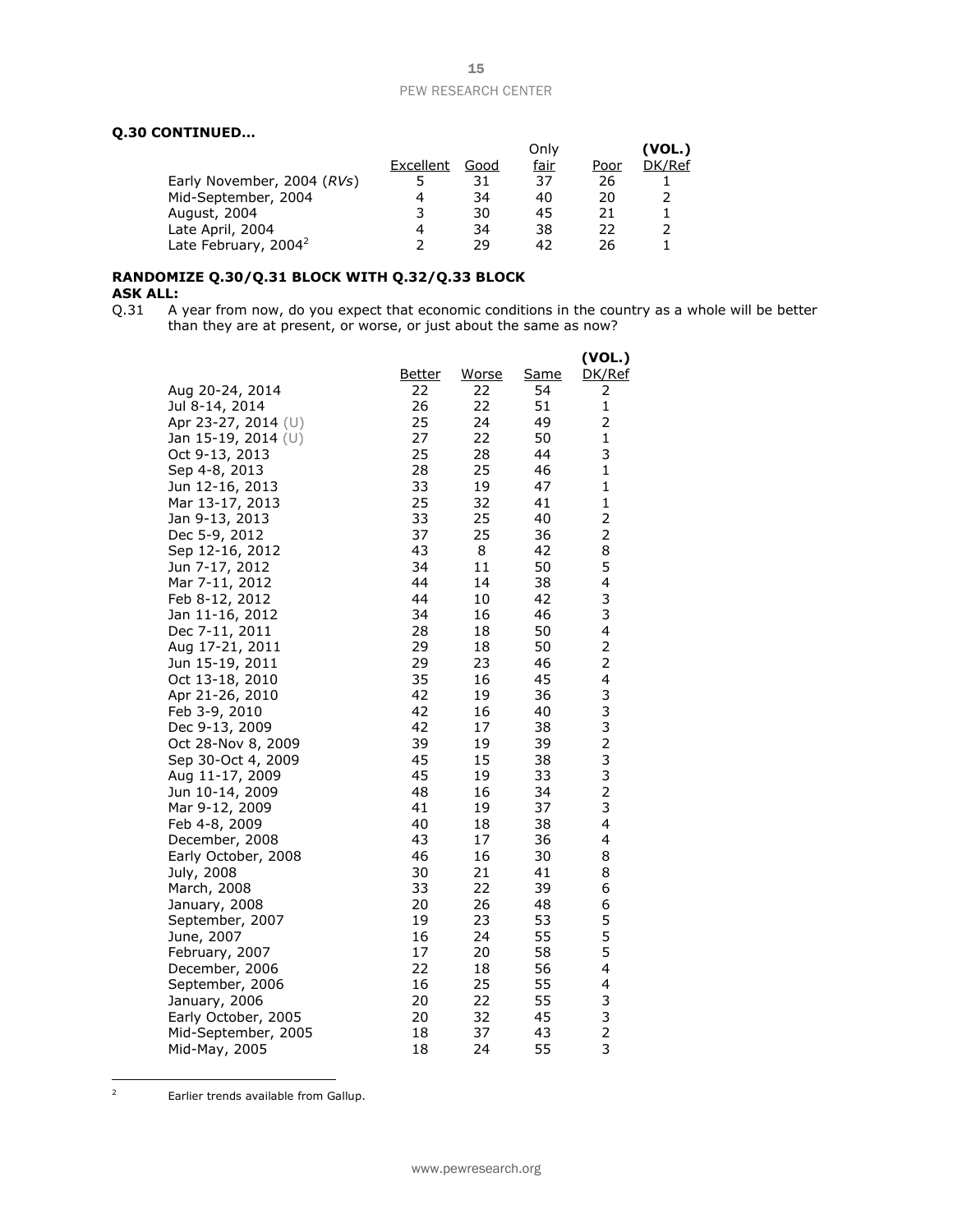#### **Q.31 CONTINUED…**

|                               |        |       |      | (VOL.) |
|-------------------------------|--------|-------|------|--------|
|                               | Better | Worse | Same | DK/Ref |
| January, 2005                 | 27     | 18    | 52   | 3      |
| August, 2004                  | 36     | 9     | 47   | 8      |
| Late February, 2004           | 39     | 12    | 41   | 8      |
| September, 2003               | 37     | 17    | 43   | 3      |
| May, 2003                     | 43     | 19    | 35   | 3      |
| Late March, 2003              | 33     | 23    | 37   | 7      |
| January, 2003                 | 30     | 20    | 44   | 6      |
| January, 2002                 | 44     | 17    | 36   | 3      |
| Newsweek: January, 2001       | 18     | 33    | 44   | 5      |
| June, 2000                    | 15     | 24    | 55   | 6      |
| Early October, 1998 (RVs)     | 16     | 22    | 57   | 5      |
| Early September, 1998         | 18     | 17    | 61   | 4      |
| May, 1990                     | 18     | 31    | 45   | 6      |
| February, 1989                | 25     | 22    | 49   | 4      |
| September, 1988 (RVs)         | 24     | 16    | 51   | 9      |
| May, 1988                     | 24     | 20    | 46   | 10     |
| January, 1988                 | 22     | 26    | 45   | 7      |
| Newsweek: January, 1984 (RVs) | 35     | 13    | 49   | 3      |

#### **RANDOMIZE Q.30/Q.31 BLOCK WITH Q.32/Q.33 BLOCK ASK ALL:**

Thinking about your own personal finances...

Q.32 How would you rate your own personal financial situation? Would you say you are in excellent shape, good shape, only fair shape or poor shape financially?

|                       |                  |      | Only        |             | (VOL.)                  |
|-----------------------|------------------|------|-------------|-------------|-------------------------|
|                       | <b>Excellent</b> | Good | <u>fair</u> | <u>Poor</u> | DK/Ref                  |
| Aug 20-24, 2014       | 8                | 34   | 36          | 21          | 1                       |
| Apr 23-27, 2014 $(U)$ | 6                | 31   | 39          | 23          | 1                       |
| Jan 15-19, 2014 (U)   | 6                | 34   | 38          | 22          | 1                       |
| Dec 3-8, 2013 (U)     | 6                | 34   | 40          | 19          | $\mathbf{1}$            |
| Jun 12-16, 2013       | 7                | 33   | 39          | 20          | $\mathbf{1}$            |
| Mar 13-17, 2013       | 6                | 32   | 41          | 21          | 1                       |
| Dec 5-9, 2012         | 7                | 32   | 38          | 22          | 1                       |
| Oct 24-28, 2012       | 8                | 35   | 36          | 20          | $\mathbf{1}$            |
| Sep 12-16, 2012       | 8                | 35   | 36          | 20          | 1                       |
| Jun 7-17, 2012        | 7                | 34   | 38          | 21          | 1                       |
| Jan 11-16, 2012       | 6                | 29   | 42          | 22          | $\mathbf{1}$            |
| Dec 7-11, 2011        | 6                | 32   | 37          | 24          | $\mathbf{1}$            |
| Jun 15-19, 2011       | 5                | 33   | 40          | 21          | $\mathbf{1}$            |
| Mar 30-Apr 3, 2011    | 7                | 29   | 36          | 26          | 2                       |
| Feb 2-7, 2011         | 7                | 29   | 41          | 22          | $\mathbf{1}$            |
| Dec 1-5, 2010         | 5                | 30   | 40          | 23          | $\overline{2}$          |
| Oct 13-18, 2010       | 6                | 33   | 36          | 23          | $\mathbf{1}$            |
| Aug 25-Sep 6, 2010    | 6                | 30   | 40          | 23          | $\mathbf{1}$            |
| Jun 3-6, 2010         | 6                | 32   | 38          | 20          | 4                       |
| Mar 10-14, 2010       | 6                | 31   | 39          | 22          | $\overline{\mathbf{c}}$ |
| Dec 9-13, 2009        | 7                | 28   | 39          | 24          | $\overline{2}$          |
| Oct 28-Nov 8, 2009    | 5                | 30   | 40          | 25          | $\mathbf{1}$            |
| Sep 30-Oct 4, 2009    | 6                | 32   | 38          | 22          | $\mathbf{1}$            |
| Aug 11-17, 2009       | 6                | 31   | 36          | 26          | 2                       |
| Jun 10-14, 2009       | 6                | 32   | 39          | 22          | $\mathbf{1}$            |
| Feb 4-8, 2009         | 5                | 33   | 41          | 20          | $\mathbf{1}$            |
| December, 2008        | 6                | 32   | 40          | 21          | $\mathbf{1}$            |
| Early October, 2008   | 6                | 35   | 40          | 18          | $\mathbf 1$             |
| July, 2008            | 9                | 33   | 37          | 19          | $\mathbf 2$             |
| April, 2008           | 8                | 35   | 39          | 16          | $\frac{2}{2}$           |
| March, 2008           | 8                | 39   | 34          | 17          |                         |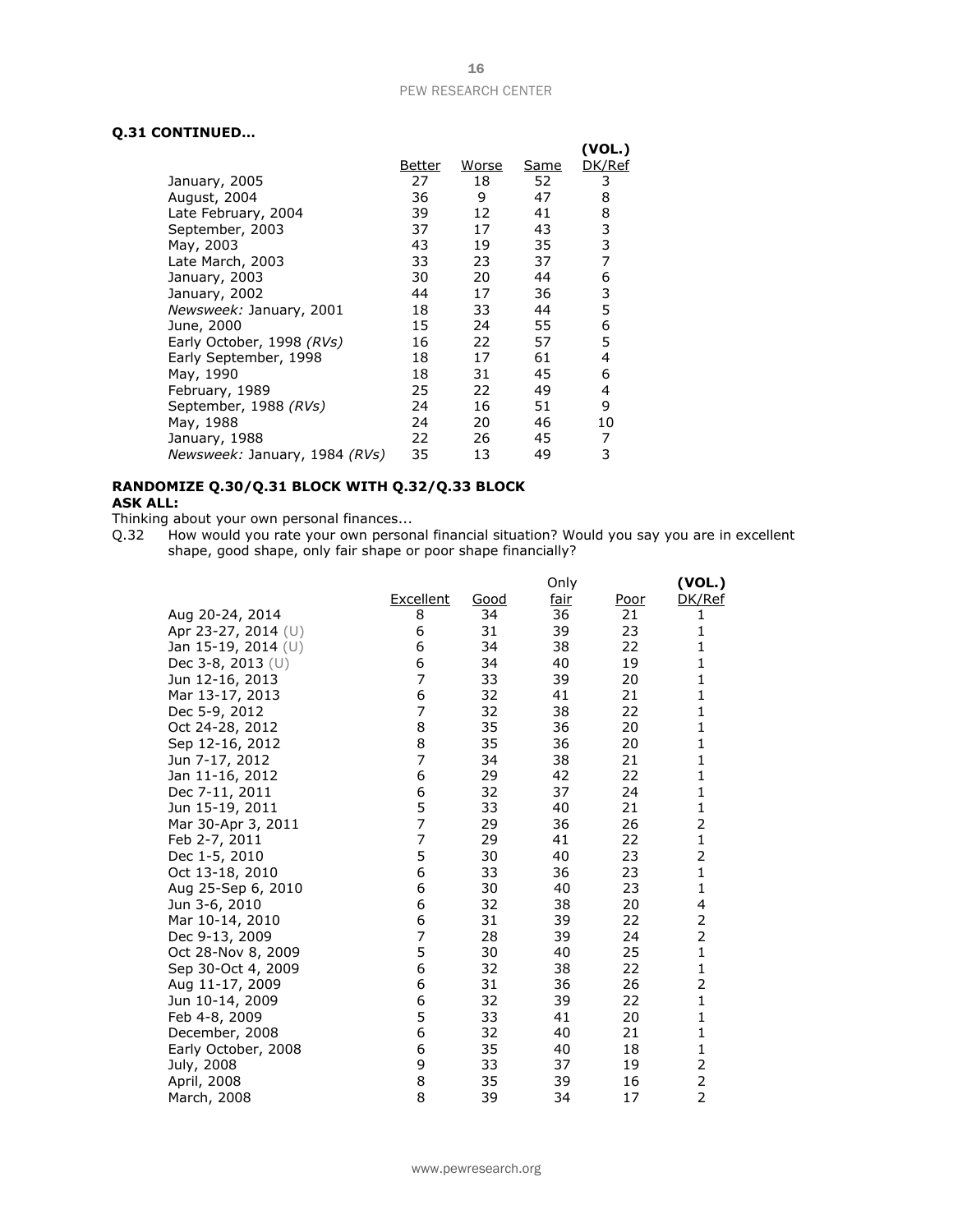#### **Q.32 CONTINUED…**

|                          |                |      | Only        |             | (VOL.)         |
|--------------------------|----------------|------|-------------|-------------|----------------|
|                          | Excellent      | Good | <u>fair</u> | <u>Poor</u> | DK/Ref         |
| Early February, 2008     | 9              | 36   | 37          | 16          | 2              |
| January, 2008            | 10             | 39   | 34          | 15          | 2              |
| November, 2007           | 9              | 41   | 34          | 15          | $\mathbf{1}$   |
| September, 2007          | 10             | 38   | 34          | 16          | 2              |
| February, 2007           | 8              | 41   | 36          | 14          | $\mathbf{1}$   |
| December, 2006           | 8              | 40   | 35          | 16          | 1              |
| Late October, 2006       | 9              | 40   | 33          | 16          | $\overline{2}$ |
| March, 2006              | 9              | 39   | 36          | 15          | $\mathbf{1}$   |
| January, 2006            | 7              | 39   | 37          | 15          | $\overline{2}$ |
| Mid-May, 2005            | $\overline{7}$ | 37   | 39          | 16          | $\mathbf{1}$   |
| January, 2005            | 10             | 41   | 34          | 14          | 1              |
| August, 2004             | 9              | 42   | 34          | 14          | $\mathbf{1}$   |
| September, 2003          | 10             | 38   | 36          | 15          | 1              |
| Late March, 2003         | 10             | 43   | 31          | 12          | 4              |
| January, 2003            | 7              | 38   | 39          | 15          | 1              |
| Early October, 2002      | 7              | 39   | 37          | 16          | $\mathbf{1}$   |
| June, 2002               | 5              | 40   | 37          | 16          | 2              |
| Late September, 2001     | $\overline{7}$ | 40   | 37          | 14          | $\overline{2}$ |
| June, 2001               | 6              | 38   | 39          | 16          | $\mathbf{1}$   |
| June, 2000               | 9              | 43   | 35          | 11          | 2              |
| August, 1999             | 6              | 43   | 41          | 9           | $\mathbf 1$    |
| May, 1997                | 7              | 43   | 38          | 11          | $\mathbf{1}$   |
| September, 1996 (RVs)    | 8              | 47   | 34          | 10          | 1              |
| February, 1995           | 8              | 39   | 38          | 14          | 1              |
| March, 1994              | 5              | 41   | 40          | 13          | $\mathbf{1}$   |
| December, 1993           | 5              | 34   | 45          | 15          | 1              |
| U.S. News: January, 1993 | 4              | 33   | 46          | 16          | 1              |
| U.S. News: October, 1992 | 6              | 34   | 40          | 19          | 1              |
| U.S. News: August, 1992  | 5              | 30   | 47          | 17          | $\mathbf{1}$   |
| U.S. News: May, 1992     | 4              | 35   | 45          | 15          | 1              |
| U.S. News: January, 1992 | 4              | 32   | 45          | 18          | 1              |

## **RANDOMIZE Q.30/Q.31 BLOCK WITH Q.32/Q.33 BLOCK ASK ALL:**<br>Q.33 0

Q.33 Over the course of the next year, do you think the financial situation of you and your family will improve a lot, improve some, get a little worse or get a lot worse?

|                     |         |         |              |           | (VOL.)   |        |
|---------------------|---------|---------|--------------|-----------|----------|--------|
|                     | Improve | Improve | Get a        | Get a lot | Stay the | (VOL.) |
|                     | a lot   | some    | little worse | worse     | same     | DK/Ref |
| Aug 20-24, 2014     | 10      | 56      | 15           | 5         | 11       | 3      |
| Apr 23-27, 2014 (U) | 8       | 51      | 19           | 8         | 12       | 3      |
| Jan 15-19, 2014 (U) | 10      | 50      | 17           | 6         | 14       | 2      |
| Jun 12-16, 2013     | 12      | 51      | 18           |           | 11       | 2      |
| Mar 13-17, 2013     | 8       | 52      | 19           | 9         | 10       | 2      |
| Dec 5-9, 2012       | 9       | 50      | 18           | 8         | 13       | 2      |
| Sep 12-16, 2012     | 12      | 54      | 11           | 4         | 11       |        |
| Jun 7-17, 2012      | 10      | 53      | 15           | 5         | 14       | 4      |
| Jan 11-16, 2012     | 10      | 50      | 18           |           | 11       | 3      |
| Dec 7-11, 2011      | 9       | 49      | 17           | 5         | 15       | 4      |
| Jun 15-19, 2011     |         | 49      | 21           |           | 13       | 3      |
| Mar 30-Apr 3, 2011  |         | 44      | 23           | 10        | 13       | 3      |
| Dec 1-5, 2010       |         | 49      | 20           | 6         | 14       | 4      |
| Oct 13-18, 2010     | 9       | 48      | 16           | 6         | 17       | 5      |
| Mar 10-14, 2010     | 9       | 52      | 15           | 8         | 12       | 4      |
| Dec 9-13, 2009      | 9       | 44      | 19           | 8         | 15       | 4      |
| Oct 28-Nov 8, 2009  | 6       | 50      | 19           | 8         | 13       | 4      |
| Sep 30-Oct 4, 2009  | 10      | 49      | 17           | 6         | 13       | 4      |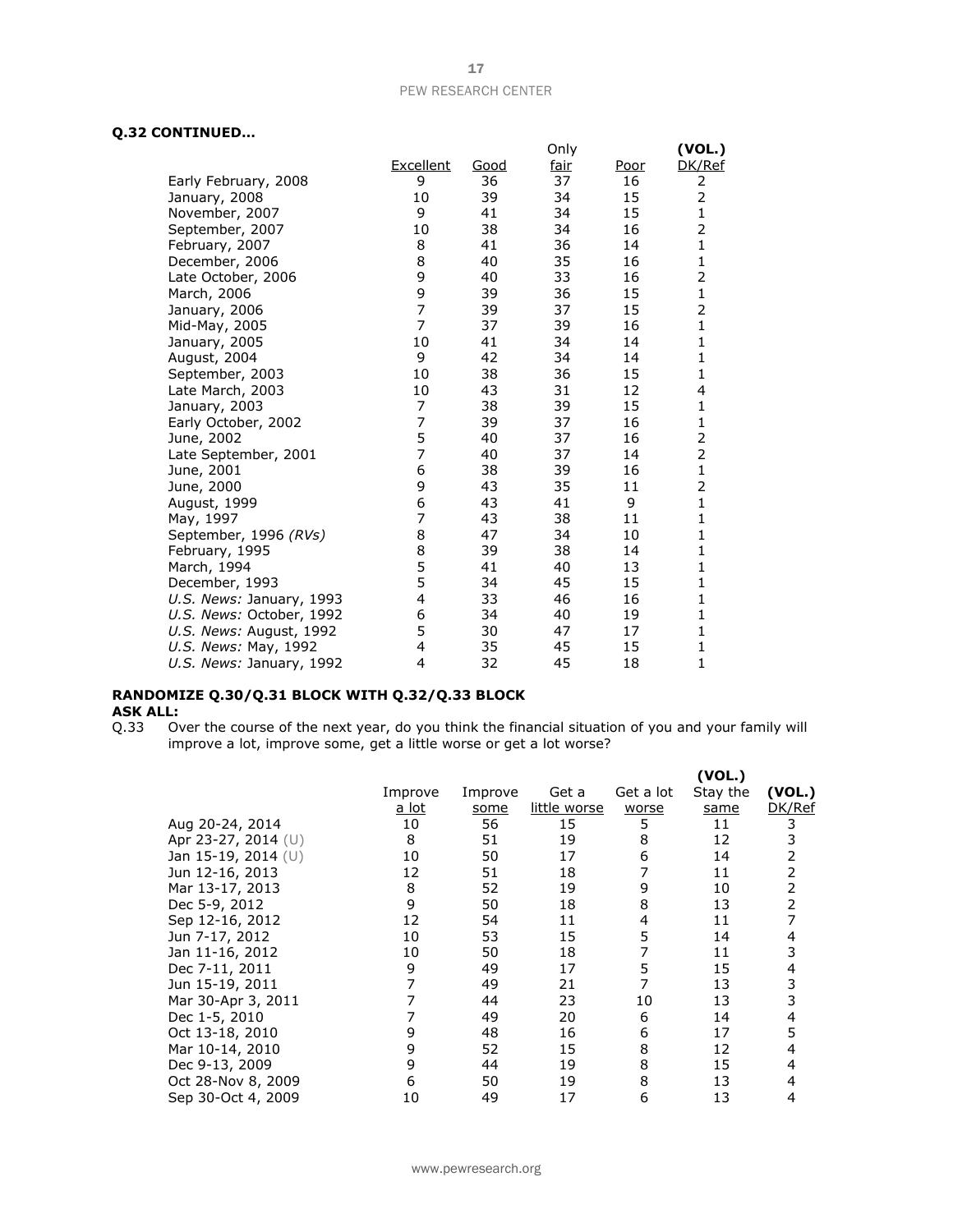#### **Q.33 CONTINUED…**

|                          |                |         |              |                | (VOL.)   |                         |
|--------------------------|----------------|---------|--------------|----------------|----------|-------------------------|
|                          | Improve        | Improve | Get a        | Get a lot      | Stay the | (VOL.)                  |
|                          | a lot          | some    | little worse | worse          | same     | DK/Ref                  |
| Aug 11-17, 2009          | 8              | 47      | 17           | 8              | 15       | 5                       |
| Jun 10-14, 2009          | 9              | 54      | 17           | $\overline{7}$ | 9        | 4                       |
| Feb 4-8, 2009            | $\overline{7}$ | 47      | 22           | $\overline{7}$ | 13       | 4                       |
| December, 2008           | $\overline{7}$ | 49      | 21           | 6              | 13       | 4                       |
| Early October, 2008      | 8              | 51      | 20           | 6              | 9        | 6                       |
| July, 2008               | $\overline{7}$ | 44      | 21           | $\overline{7}$ | 14       | $\overline{7}$          |
| March, 2008              | 10             | 45      | 20           | 7              | 13       | 5                       |
| January, 2008            | 11             | 49      | 16           | 6              | 14       | 4                       |
| September, 2007          | 10             | 52      | 14           | 4              | 16       | 4                       |
| February, 2007           | 11             | 52      | 12           | 3              | 19       | 3                       |
| December, 2006           | 10             | 57      | 13           | 3              | 14       | 3                       |
| January, 2006            | 10             | 51      | 14           | 5              | 16       | 4                       |
| Mid-May, 2005            | 10             | 51      | 15           | 5              | 15       | 4                       |
| January, 2005            | 10             | 54      | 14           | 4              | 15       | 3                       |
| August, 2004             | 13             | 57      | 9            | 3              | 12       | 6                       |
| September, 2003          | 11             | 53      | 15           | 4              | 14       | 3                       |
| Late March, 2003         | 12             | 51      | 15           | 4              | 11       | 7                       |
| January, 2003            | 9              | 51      | 18           | 5              | 13       | $\overline{\mathbf{4}}$ |
| Early October, 2002      | 10             | 54      | 13           | 5              | 12       | 6                       |
| June, 2002               | 11             | 55      | 15           | $\overline{4}$ | 11       | 4                       |
| January, 2002            | 12             | 53      | 15           | 5              | 11       | 4                       |
| Late September, 2001     | 9              | 46      | 16           | 4              | 17       | 8                       |
| June, 2001               | 11             | 52      | 15           | 4              | 14       | 4                       |
| January, 2001            | 11             | 46      | 18           | 9              | 12       | 4                       |
| January, 1999            | 17             | 55      | 7            | 3              | 14       | 4                       |
| May, 1997                | 12             | 56      | 10           | $\overline{2}$ | 17       | 3                       |
| February, 1995           | 11             | 53      | 13           | 3              | 17       | 3                       |
| March, 1994              | 10             | 57      | 11           | 3              | 16       | 3                       |
| U.S. News: October, 1992 | 9              | 51      | 14           | 3              | 15       | 8                       |
| U.S. News: August, 1992  | 6              | 50      | 20           | 5              | 14       | 5                       |
| U.S. News: May, 1992     | 8              | 49      | 22           | 4              | 13       | 4                       |
| U.S. News: January, 1992 | 9              | 46      | 19           | 5              | 16       | 5                       |

#### **RANDOMIZE Q.34 WITH Q.35F1/Q.36F2**

**ASK ALL:**

Q.34 Which of these best describes your opinion: **[READ; READ CATEGORIES IN REVERSE ORDER FOR HALF THE SAMPLE]**?

| Aug 20-24 |                                                | Apr 23-27 |
|-----------|------------------------------------------------|-----------|
| 2014      |                                                | 2014      |
| 8         | The economy is recovering strongly             | 6         |
| 67        | The economy is recovering, but not so strongly | 66        |
| 24        | The economy isn't recovering at all            | 26        |
|           | Don't know/Refused (VOL.)                      | ּר        |
|           |                                                |           |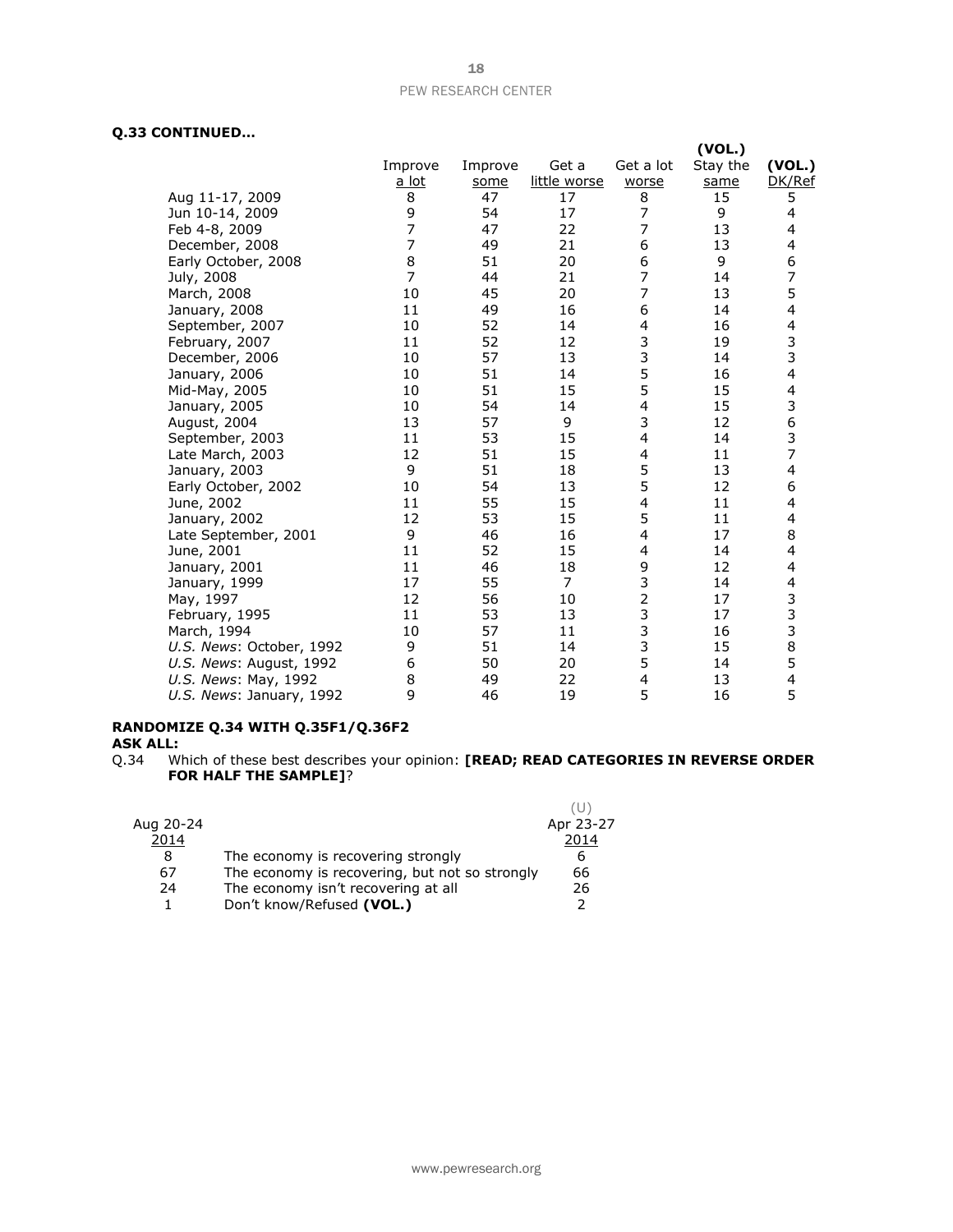#### **RANDOMIZE Q.34 WITH Q.35F1/Q.36F2 ASK FORM 1 ONLY [N=757]:**

Q.35F1 Thinking now about job opportunities where you live, would you say there are plenty of jobs available in your community or are jobs difficult to find?

|                          |           |                                  | (VOL.)             |                                            |
|--------------------------|-----------|----------------------------------|--------------------|--------------------------------------------|
|                          | Plenty of | Jobs are                         | Lots of some jobs, | (VOL.)                                     |
|                          |           | jobs available difficult to find | few of others      | DK/Ref                                     |
| Aug 20-24, 2014          | 33        | 58                               | 4                  | 5                                          |
| Jul 8-14, 2014           | 29        | 62                               | $\overline{4}$     | 5                                          |
| Apr 23-27, 2014 (U)      | 27        | 65                               | 4                  | 4                                          |
| Jun 12-16, 2013          | 29        | 64                               | 3                  | 4                                          |
| Dec 5-9, 2012            | 22        | 68                               | 5                  | 5                                          |
| Jan 11-16, 2012          | 16        | 78                               | $\overline{2}$     | 4                                          |
| Jun 15-19, 2011          | 14        | 79                               | 3                  | 4                                          |
| Dec 1-5, 2010            | 14        | 79                               | $\frac{3}{3}$      | 4                                          |
| Mar 10-14, 2010          | 10        | 85                               |                    | $\begin{array}{c} 2 \\ 3 \\ 6 \end{array}$ |
| Sep 30-Oct 4, 2009       | 14        | 79                               | 3                  |                                            |
| Feb 4-8, 2009            | 11        | 80                               | 3                  |                                            |
| December, 2008           | 19        | 73                               | $\overline{4}$     | 4                                          |
| Early October, 2008      | 25        | 64                               | 4                  | 7                                          |
| July, 2008               | 31        | 58                               | 4                  | 7                                          |
| April, 2008              | 30        | 61                               | 4                  | 5                                          |
| Early February, 2008     | 34        | 53                               | 5                  | 8                                          |
| November, 2007           | 41        | 48                               | 4                  | $\overline{7}$                             |
| September, 2007          | 36        | 50                               | 6                  | 8                                          |
| June, 2007               | 39        | 49                               | 5                  | $\overline{7}$                             |
| February, 2007           | 39        | 48                               | 6                  | 7                                          |
| December, 2006           | 40        | 49                               | 5                  | 6                                          |
| March, 2006              | 37        | 56                               | 3                  | 4                                          |
| January, 2006            | 33        | 56                               | 6                  | 5                                          |
| Early October, 2005      | 36        | 56                               | 4                  | 4                                          |
| May, 2005                | 30        | 60                               | 6                  | 4                                          |
| January, 2005            | 32        | 58                               | 5                  | 5                                          |
| Mid-September, 2004      | 31        | 52                               | 6                  | 11                                         |
| August, 2004             | 34        | 55                               | 4                  | 7                                          |
| Late April, 2004         | 30        | 57                               | 4                  | 9                                          |
| Late February, 2004      | 31        | 59                               | 5                  | 6                                          |
| Mid-January, 2004        | 27        | 60                               | 6                  | $\overline{7}$                             |
| October, 2003            | 24        | 66                               | 5                  | 5                                          |
| June, 2002               | 31        | 59                               | 4                  | 6                                          |
| June, 2001               | 42        | 44                               | 8                  | 6                                          |
| U.S. News: August, 1992  | 15        | 76                               | 6                  |                                            |
| U.S. News: May, 1992     | 16        | 77                               | 4                  | $\begin{array}{c} 3 \\ 3 \end{array}$      |
| U.S. News: January, 1992 | 12        | 79                               | 6                  |                                            |

#### **RANDOMIZE Q.34 WITH Q.35F1/Q.36F2 ASK FORM 2 ONLY [N=744]:**

Q.36F2 Thinking now about job opportunities where you live, would you say there are plenty of good jobs available or are good jobs difficult to find?

| Aug 20-24 |                                         | Sep 30-Oct 4 | July | June | Jan. |
|-----------|-----------------------------------------|--------------|------|------|------|
| 2014      |                                         | 2009         | 2008 | 2007 | 2006 |
| 26        | Plenty of GOOD jobs available           | 10           | 22   | 36   | 28   |
| 71        | GOOD jobs are difficult to find         | 84           | 73   | 55   | 64   |
|           | Lots of some jobs, few of others (VOL.) |              |      |      |      |
|           | Don't know/Refused (VOL.)               |              | Δ    |      |      |

#### **NO QUESTION 37**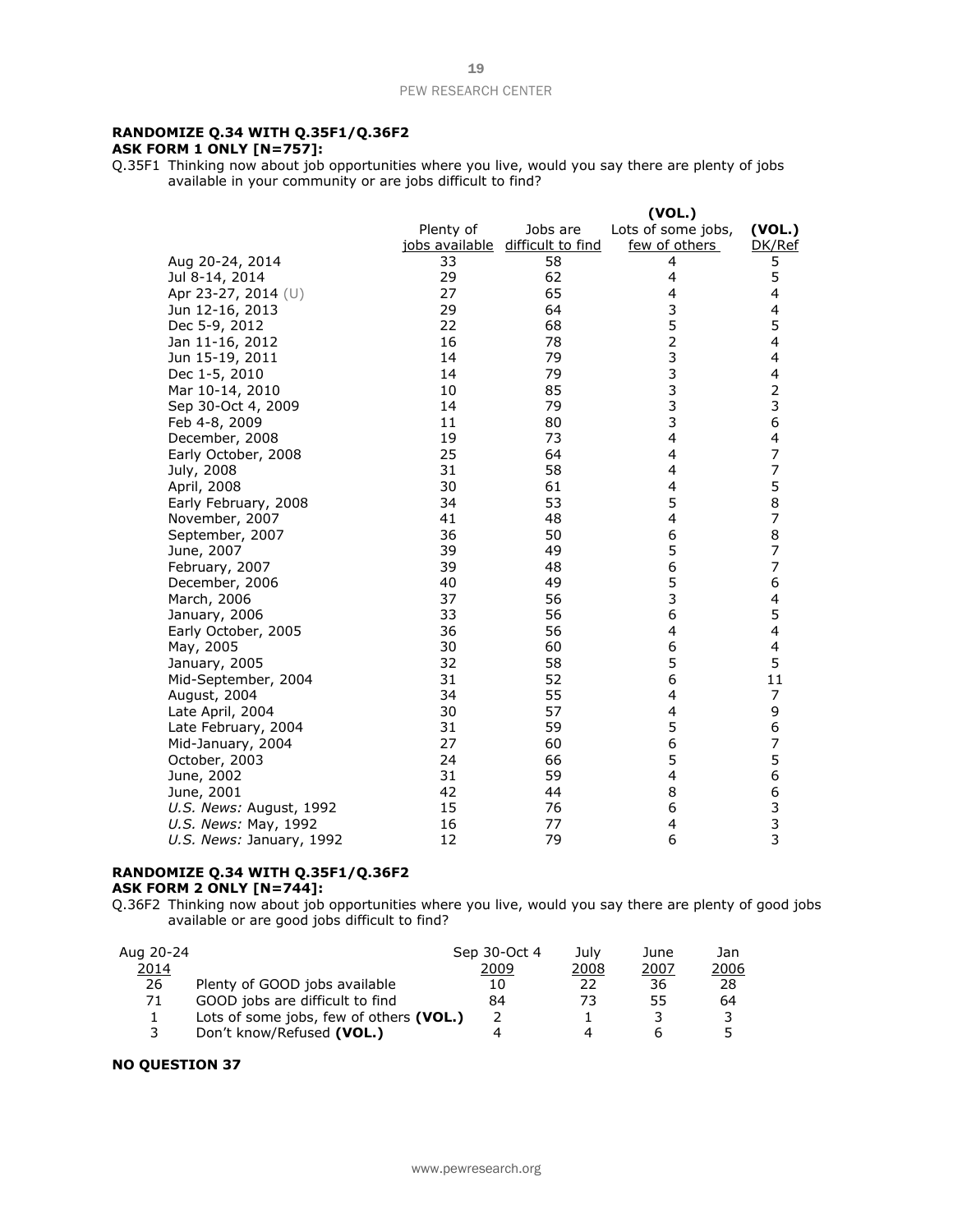**ASK ALL:**<br>Q.38 Fo Q.38 For each of the following, please tell me whether or not it is something that happened to you in the past year.... (In the past year) Have you **[INSERT ITEM; RANDOMIZE ITEMS a. THRU f. WITH ITEM g. ALWAYS LAST]**? **[IF RESPONDENT SAYS THIS DOES NOT APPLY, CODE AS NO]**

|    |                                                               | <u>Yes</u> | No.      | (VOL.)<br>DK/Ref       |
|----|---------------------------------------------------------------|------------|----------|------------------------|
| a. | Had problems paying your rent or mortgage                     |            |          |                        |
|    | Aug 20-24, 2014                                               | 20         | 80       | $\ast$                 |
|    | Mar 13-17, 2013                                               | 23         | 76       | 1                      |
|    | Jul 16-26, 2012 (SDT)                                         | 23         | 76       | $\ast$                 |
|    | Jun 15-19, 2011                                               | 26         | 73       | 1                      |
|    | Mar 10-14, 2010                                               | 24         | 76       | $\ast$                 |
|    | Feb 4-8, 2009                                                 | 20         | 80       | $\ast$                 |
|    | January, 2008 (SDT)                                           | 16         | 83       | 1                      |
|    | <b>TREND FOR COMPARISON:</b> 3                                |            |          |                        |
|    | Washington Post/Kaiser/Harvard: August, 1999                  | 13         | 87       | $\ast$                 |
| b. | Been laid off or lost your job                                |            |          |                        |
|    | Aug 20-24, 2014                                               | 14         | 85       | 1                      |
|    | Mar 13-17, 2013                                               | 15         | 84       | $\mathbf{1}$<br>$\ast$ |
|    | Jul 16-26, 2012 (SDT)                                         | 15         | 85       | $\ast$                 |
|    | Jun 15-19, 2011                                               | 16<br>21   | 84<br>79 | $\ast$                 |
|    | Mar 10-14, 2010                                               | 18         | 82       | $\ast$                 |
|    | Feb 4-8, 2009<br>January, 2008 (SDT)                          | 14         | 85       | 1                      |
|    |                                                               |            |          |                        |
| c. | Had trouble getting or paying for medical care                |            |          |                        |
|    | Aug 20-24, 2014                                               | 24         | 75       | 1                      |
|    | Mar 13-17, 2013                                               | 28         | 71       | $\ast$                 |
|    | <b>TREND FOR COMPARISON:</b>                                  |            |          |                        |
|    | Had trouble getting or paying for medical care                |            |          |                        |
|    | for yourself or your family                                   |            |          | $\ast$                 |
|    | Jul 16-26, 2012 (SDT)                                         | 25         | 74       |                        |
|    | Jun 15-19, 2011                                               | 29<br>26   | 70<br>74 | 1<br>$\ast$            |
|    | Mar 10-14, 2010                                               | 23         | 77       | $\ast$                 |
|    | Feb 4-8, 2009<br><b>January, 2008</b> (SDT)                   | 23         | 76       | 1                      |
|    | Washington Post/Kaiser/Harvard: August, 1999                  | 21         | 78       | $\ast$                 |
|    |                                                               |            |          |                        |
| d. | Gotten a pay raise at your current job or gotten a better job |            |          |                        |
|    | Aug 20-24, 2014                                               | 36         | 62       | 2                      |
|    | Mar 13-17, 2013                                               | 28         | 70       | 2                      |
|    | Jun 15-19, 2011                                               | 25         | 74       | $\mathbf{1}$           |
|    | Mar 10-14, 2010                                               | 24         | 74       | 1                      |
|    | Feb 4-8, 2009                                                 | 29         | 70       | 1                      |
|    | January, 2008 (SDT)                                           | 41         | 57       | 2                      |
|    | <b>TREND FOR COMPARISON:</b>                                  |            |          | 2                      |
|    | Washington Post/Kaiser/Harvard: August, 1999                  | 29         | 69       |                        |
| e. | Been able to save money for the future                        |            |          |                        |
|    | Aug 20-24, 2014                                               | 44         | 55       | 1                      |
|    | Mar 13-17, 2013                                               | 41         | 58       | 1                      |
|    | <b>TREND FOR COMPARISON:</b>                                  |            |          |                        |
|    | Washington Post/Kaiser/Harvard: August, 1999                  | 58         | 42       | $\ast$                 |

<sup>&</sup>lt;sup>3</sup> Trends for comparison for items 38a, 38c, 38d, 38e and 38f are from a study conducted by the Washington Post, Kaiser and Harvard from June 30 to August 30, 1999. The introduction to these items was: "For each of the following, please tell me whether or not it is something that has happened to you and your immediate family during the past year...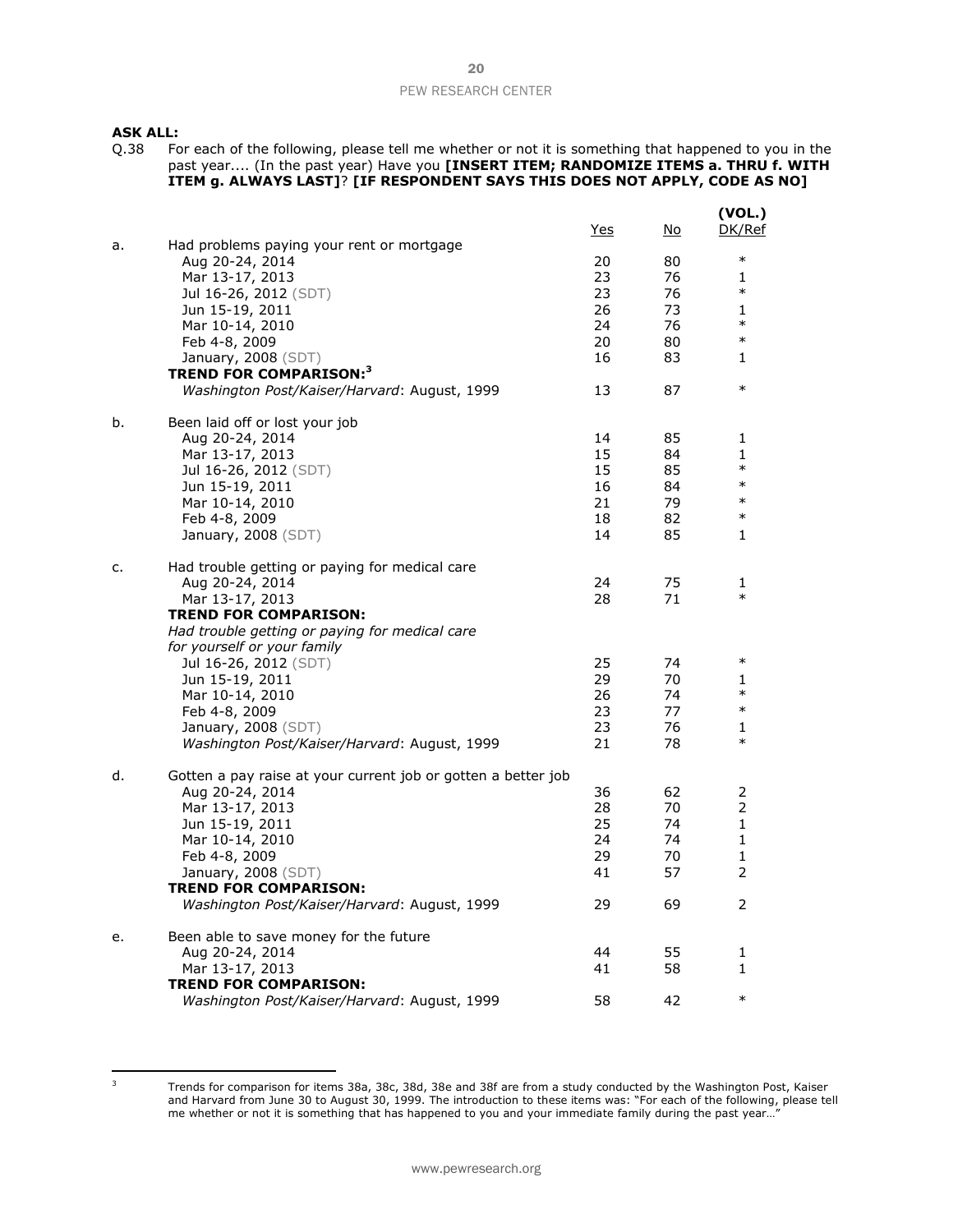#### **Q.38 CONTINUED...**

|    |                                                           | Yes        | <u>No</u> | (VOL.)<br>DK/Ref |                    |
|----|-----------------------------------------------------------|------------|-----------|------------------|--------------------|
| f. | Had problems with collection or credit agencies           |            |           |                  |                    |
|    | Aug 20-24, 2014                                           | 20         | 80        | $\ast$           |                    |
|    | Mar 10-14, 2010                                           | 21         | 78        | $\ast$           |                    |
|    | Feb 4-8, 2009                                             | 20         | 80        | $\ast$           |                    |
|    | <b>TREND FOR COMPARISON:</b>                              |            |           |                  |                    |
|    | Washington Post/Kaiser/Harvard: August, 1999              | 19         | 80        | $\ast$           |                    |
|    |                                                           | <b>Yes</b> | <u>No</u> | (VOL.)<br>DK/Ref | Laid<br><u>off</u> |
|    | ASK IF NOT LAID OFF (Q.38b=2,9) [N=1,326]:                |            |           |                  |                    |
|    | <b>BASED ON TOTAL:</b>                                    |            |           |                  |                    |
| g. | Had your hours reduced or been asked to take a cut in pay |            |           |                  |                    |
|    | Aug 20-24, 2014                                           | 8          | 77        | 1                | 14                 |
|    | Mar 10-14, 2010                                           | 15         | 64        |                  | 21                 |
|    | Feb 4-8, 2009                                             | 11         | 71        | $\ast$           | 18                 |

#### **NO QUESTION 39**

**ASK ALL:**<br>Q.40 Do Do you think your family's income is going up faster than the cost of living, staying about even with the cost of living, or falling behind the cost of living?

|           |                           |           |      |      | Early |      |      | <b>NBC/WSJ</b> |
|-----------|---------------------------|-----------|------|------|-------|------|------|----------------|
| Aug 20-24 |                           | Jan 15-19 | Oct  | July | Feb   | Sep  | Jan  | June           |
| 2014      |                           | 2014      | 2008 | 2008 | 2008  | 2007 | 2006 | 1996           |
| 5         | Going up faster           |           |      | b    | b     | 10   |      |                |
| 37        | Staying about even        | 34        | 34   | 28   | 33    | 43   | 41   | 38             |
| 56        | Falling behind            | 57        | 57   | 64   | 58    | 44   | 47   | 50             |
|           | Don't know/Refused (VOL.) |           | 4    |      |       |      |      |                |

#### **NO QUESTIONS 41-48, 51, 53, 55-59, 61, 64-65, 67-68, 71-76, 78-84, 87-89 QUESTIONS 49-50, 52, 54, 60, 62-63,66, 69-70, 77, 85-86, 90-91 PREVIOUSLY RELEASED**

#### **ASK ALL:**

PARTY In politics TODAY, do you consider yourself a Republican, Democrat, or independent? **ASK IF INDEP/NO PREF/OTHER/DK/REF (PARTY=3,4,5,9):**

PARTYLN As of today do you lean more to the Republican Party or more to the Democratic Party?

|                      |            |          |                        | (VOL.) | (VOL.)       |                |      |      |
|----------------------|------------|----------|------------------------|--------|--------------|----------------|------|------|
|                      |            |          |                        | No     | Other        | (VOL.)         | Lean | Lean |
|                      | Republican | Democrat | Independent preference |        | party        | DK/Ref         | Rep  | Dem  |
| Aug 20-24, 2014      | 24         | 31       | 37                     | 4      |              | 4              | 15   | 16   |
| Jul 8-14, 2014       | 25         | 34       | 37                     | 2      |              | 1              | 16   | 15   |
| Apr 23-27, 2014      | 24         | 30       | 41                     | 2      |              | 2              | 18   | 17   |
| Jan 23-Mar 16, 2014  | 22         | 31       | 41                     | 3      |              | 2              | 17   | 17   |
| Feb 14-23, 2014      | 22         | 32       | 39                     | 4      |              | 2              | 14   | 17   |
| Jan 15-19, 2014      | 21         | 31       | 41                     | 3      |              | 2              | 18   | 16   |
| Dec 3-8, 2013        | 24         | 34       | 37                     | 3      | $\ast$       | 2              | 17   | 15   |
| Oct 30-Nov 6, 2013   | 24         | 32       | 38                     | 4      | $\ast$       | $\overline{2}$ | 16   | 14   |
| Oct 9-13, 2013       | 25         | 32       | 37                     | 3      | 1            | 3              | 16   | 18   |
| Sep 4-8, 2013        | 26         | 32       | 38                     | 3      | $\mathbf{1}$ | 1              | 17   | 15   |
| Jul 17-21, 2013      | 19         | 29       | 46                     | 3      | $\ast$       | $\overline{2}$ | 19   | 18   |
| <b>Yearly Totals</b> |            |          |                        |        |              |                |      |      |
| 2013                 | 23.9       | 32.1     | 38.3                   | 2.9    | .5           | 2.2            | 16.0 | 16.0 |
| 2012                 | 24.7       | 32.6     | 36.4                   | 3.1    | .5           | 2.7            | 14.4 | 16.1 |
| 2011                 | 24.3       | 32.3     | 37.4                   | 3.1    | .4           | 2.5            | 15.7 | 15.6 |
| 2010                 | 25.2       | 32.7     | 35.2                   | 3.6    | .4           | 2.8            | 14.5 | 14.1 |
| 2009                 | 23.9       | 34.4     | 35.1                   | 3.4    | .4           | 2.8            | 13.1 | 15.7 |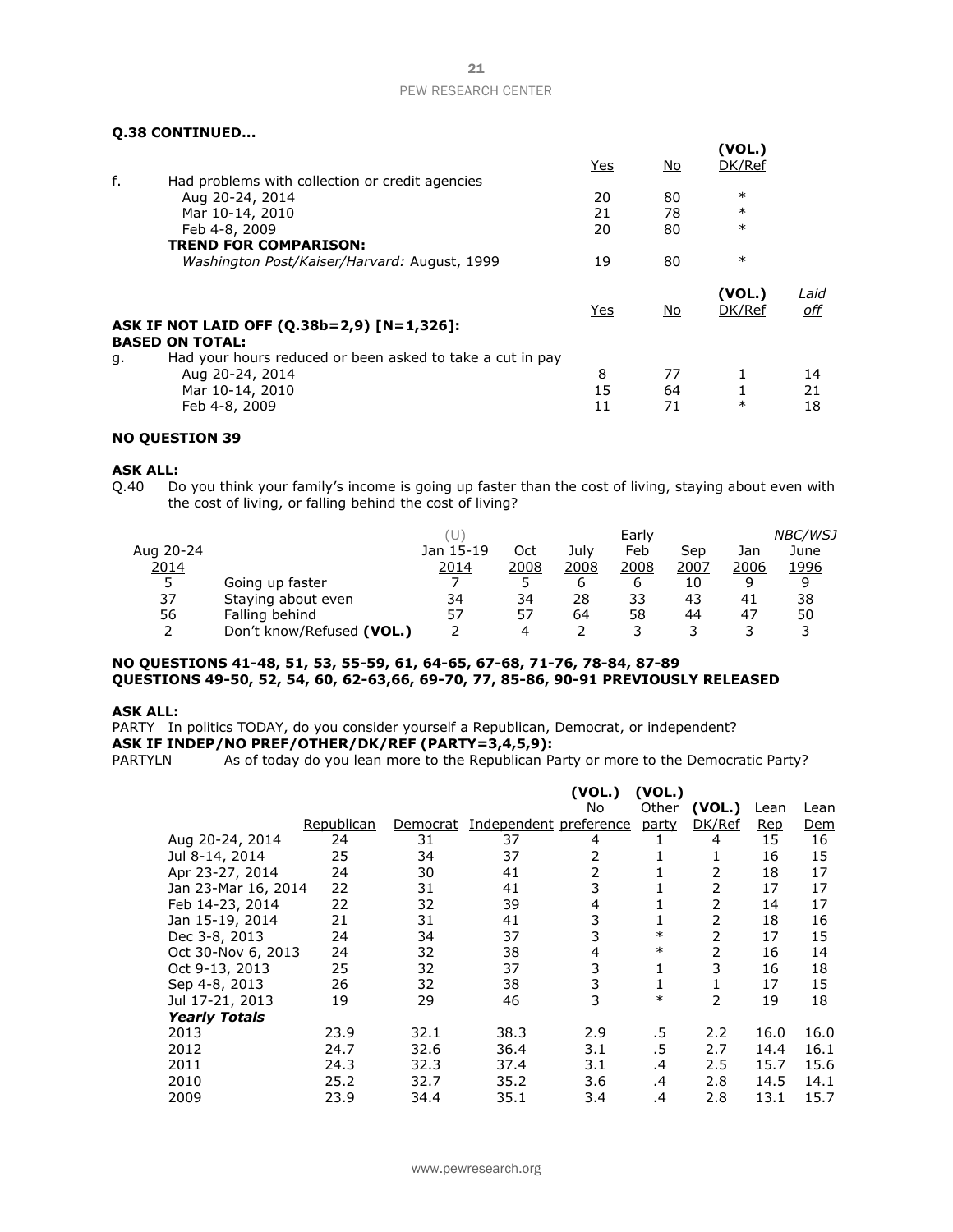#### **PARTY/PARTYLN CONTINUED…**

| , , ,,,, , ,,, ,,,,,,,,,,,,,,,,,,, |            |          |                        |          |             |        |      |            |
|------------------------------------|------------|----------|------------------------|----------|-------------|--------|------|------------|
|                                    |            |          |                        | (VOL.)   | (VOL.)      |        |      |            |
|                                    |            |          |                        | No       | Other       | (VOL.) | Lean | Lean       |
|                                    | Republican | Democrat | Independent preference |          | party       | DK/Ref | Rep  | <u>Dem</u> |
| 2008                               | 25.7       | 36.0     | 31.5                   | 3.6      | .3          | 3.0    | 10.6 | 15.2       |
| 2007                               | 25.3       | 32.9     | 34.1                   | 4.3      | .4          | 2.9    | 10.9 | 17.0       |
| 2006                               | 27.8       | 33.1     | 30.9                   | 4.4      | $\cdot$ 3   | 3.4    | 10.5 | 15.1       |
| 2005                               | 29.3       | 32.8     | 30.2                   | 4.5      | $\cdot$ 3   | 2.8    | 10.3 | 14.9       |
| 2004                               | 30.0       | 33.5     | 29.5                   | 3.8      | .4          | 3.0    | 11.7 | 13.4       |
| 2003                               | 30.3       | 31.5     | 30.5                   | 4.8      | $.5\,$      | 2.5    | 12.0 | 12.6       |
| 2002                               | 30.4       | 31.4     | 29.8                   | 5.0      | .7          | 2.7    | 12.4 | 11.6       |
| 2001                               | 29.0       | 33.2     | 29.5                   | 5.2      | .6          | 2.6    | 11.9 | 11.6       |
| 2001 Post-Sept 11                  | 30.9       | 31.8     | 27.9                   | 5.2      | .6          | 3.6    | 11.7 | 9.4        |
| 2001 Pre-Sept 11                   | 27.3       | 34.4     | 30.9                   | 5.1      | .6          | 1.7    | 12.1 | 13.5       |
| 2000                               | 28.0       | 33.4     | 29.1                   | 5.5      | .5          | 3.6    | 11.6 | 11.7       |
| 1999                               | 26.6       | 33.5     | 33.7                   | 3.9      | .5          | 1.9    | 13.0 | 14.5       |
| 1998                               | 27.9       | 33.7     | 31.1                   | 4.6      | .4          | 2.3    | 11.6 | 13.1       |
| 1997                               | 28.0       | 33.4     | 32.0                   | 4.0      | .4          | 2.3    | 12.2 | 14.1       |
| 1996                               | 28.9       | 33.9     | 31.8                   | 3.0      | .4          | 2.0    | 12.1 | 14.9       |
| 1995                               | 31.6       | 30.0     | 33.7                   | 2.4      | .6          | 1.3    | 15.1 | 13.5       |
| 1994                               | 30.1       | 31.5     | 33.5                   | 1.3      | $- -$       | 3.6    | 13.7 | 12.2       |
| 1993                               | 27.4       | 33.6     | 34.2                   | 4.4      | 1.5         | 2.9    | 11.5 | 14.9       |
| 1992                               | 27.6       | 33.7     | 34.7                   | 1.5      | $\mathbf 0$ | 2.5    | 12.6 | 16.5       |
| 1991                               | 30.9       | 31.4     | 33.2                   | $\Omega$ | 1.4         | 3.0    | 14.7 | 10.8       |
| 1990                               | 30.9       | 33.2     | 29.3                   | 1.2      | 1.9         | 3.4    | 12.4 | 11.3       |
| 1989                               | 33         | 33       | 34                     |          | --          | --     | --   |            |
| 1987                               | 26         | 35       | 39                     |          |             | --     | --   |            |

#### **ASK REPUBLICANS AND REPUBLICAN LEANERS ONLY (PARTY=1 OR PARTYLN=1):**

TEAPARTY3 From what you know, do you agree or disagree with the Tea Party movement, or don't you have an opinion either way?

#### **BASED ON REPUBLICANS AND REPUBLICAN LEANERS [N=608]**

|                          |       |                 |            | (VOL.)          |         | <b>Not</b> |
|--------------------------|-------|-----------------|------------|-----------------|---------|------------|
|                          |       |                 | No opinion | Haven't         | (VOL.)  | heard of/  |
|                          | Agree | <u>Disagree</u> | either way | <u>heard of</u> | Refused | <u>DК</u>  |
| Aug 20-24, 2014          | 34    | 10              | 53         | $\ast$          | 2       |            |
| Jul 8-14, 2014           | 35    | 12              | 50         | 2               | 1       |            |
| Apr 23-27, 2014          | 33    | 11              | 54         | 1               | 1       |            |
| Jan 23-Mar 16, 2014      | 37    | 11              | 50         | 1               | 1       |            |
| Feb 14-23, 2014          | 36    | 9               | 54         | 1               | 1       |            |
| Jan 15-19, 2014          | 35    | 12              | 52         | 1               | $\ast$  |            |
| Dec 3-8, 2013            | 32    | 9               | 57         | 1               | 1       |            |
| Oct 30-Nov 6, 2013       | 40    | 9               | 48         | 2               | 1       |            |
| Oct 9-13, 2013           | 41    | 11              | 45         | 2               | 1       |            |
| Sep 4-8, 2013            | 35    | 9               | 54         | 1               | 1       |            |
| Jul 17-21, 2013          | 37    | 10              | 50         | 2               | 1       |            |
| Jun 12-16, 2013          | 44    | 9               | 46         | 1               | 2       |            |
| May 23-26, 2013          | 41    | 7               | 48         | 1               | 3       |            |
| May 1-5, 2013            | 28    | 8               | 61         | 2               | 1       |            |
| Mar 13-17, 2013          | 43    | 7               | 47         | $\mathbf{1}$    | 1       |            |
| Feb 13-18, 2013          | 36    | 9               | 52         | 1               | 3       |            |
| Feb 14-17, 2013          | 43    | 9               | 45         | 1               | 2       |            |
| Jan 9-13, 2013           | 35    | 10              | 51         | 2               | 2       |            |
| Dec 5-9, 2012            | 37    | 11              | 51         | 1               | $\ast$  |            |
| Oct 31-Nov 3, 2012 (RVs) | 40    | 8               | 49         | 1               | 2       |            |
| Oct 4-7, 2012            | 38    | 9               | 50         | 1               | 3       |            |
| Sep 12-16, 2013          | 39    | 7               | 52         | 1               | 1       |            |
| Jun 28-Jul 9, 2012       | 40    | 9               | 47         | 2               |         |            |
| Jun 7-17, 2012           | 42    | 8               | 48         | 1               | 1       |            |